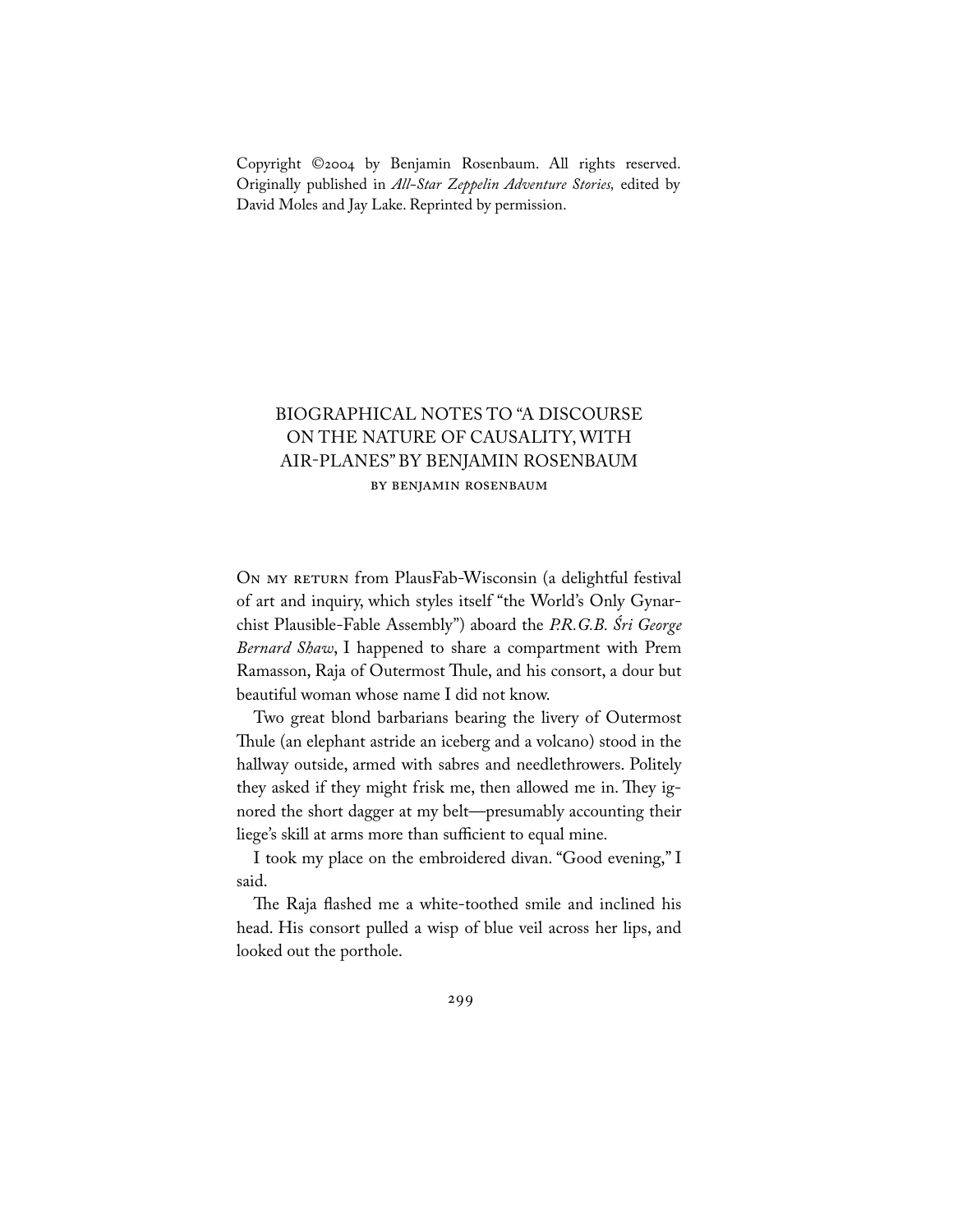I took my notebook, pen, and inkwell from my valise, set the inkwell into the port provided in the white pine table set in the wall, and slid aside the strings that bound the notebook. The inkwell lit with a faint blue glow.

The Raja was shuffling through a Wisdom Deck, pausing to look at the incandescent faces of the cards, then up at me. "You are the plausible-fabulist, Benjamin Rosenbaum," he said at length.

I bowed stiffly. "A pen name, of course," I said.

"Taken from *The Scarlet Pimpernel?"* he asked, cocking one eyebrow curiously.

"My lord is very quick," I said mildly.

The Raja laughed, indicating the Wisdom Deck with a wave. "He isn't the most heroic or sympathetic character in that book, however."

"Indeed not, my lord," I said with polite restraint. "The name is chosen ironically. As a sort of challenge to myself, if you will. Bearing the name of a notorious anti-Hebraic caricature, I must needs be all the prouder and more subtle in my own literary endeavors."

"You are a Karaite, then?" he asked.

"I am an Israelite, at any rate," I said. "If not an orthodox follower of my people's traditional religion of despair."

The prince's eyes glittered with interest, so—despite my reservations—I explained my researches into the Rabbinical Heresy which had briefly flourished in Palestine and Babylon at the time of Ashoka, and its lost Talmud.

"Fascinating," said the Raja. "Do you return now to your family?"

"I am altogether without attachments, my liege," I said, my face darkening with shame.

Excusing myself, I delved once again into my writing, pausing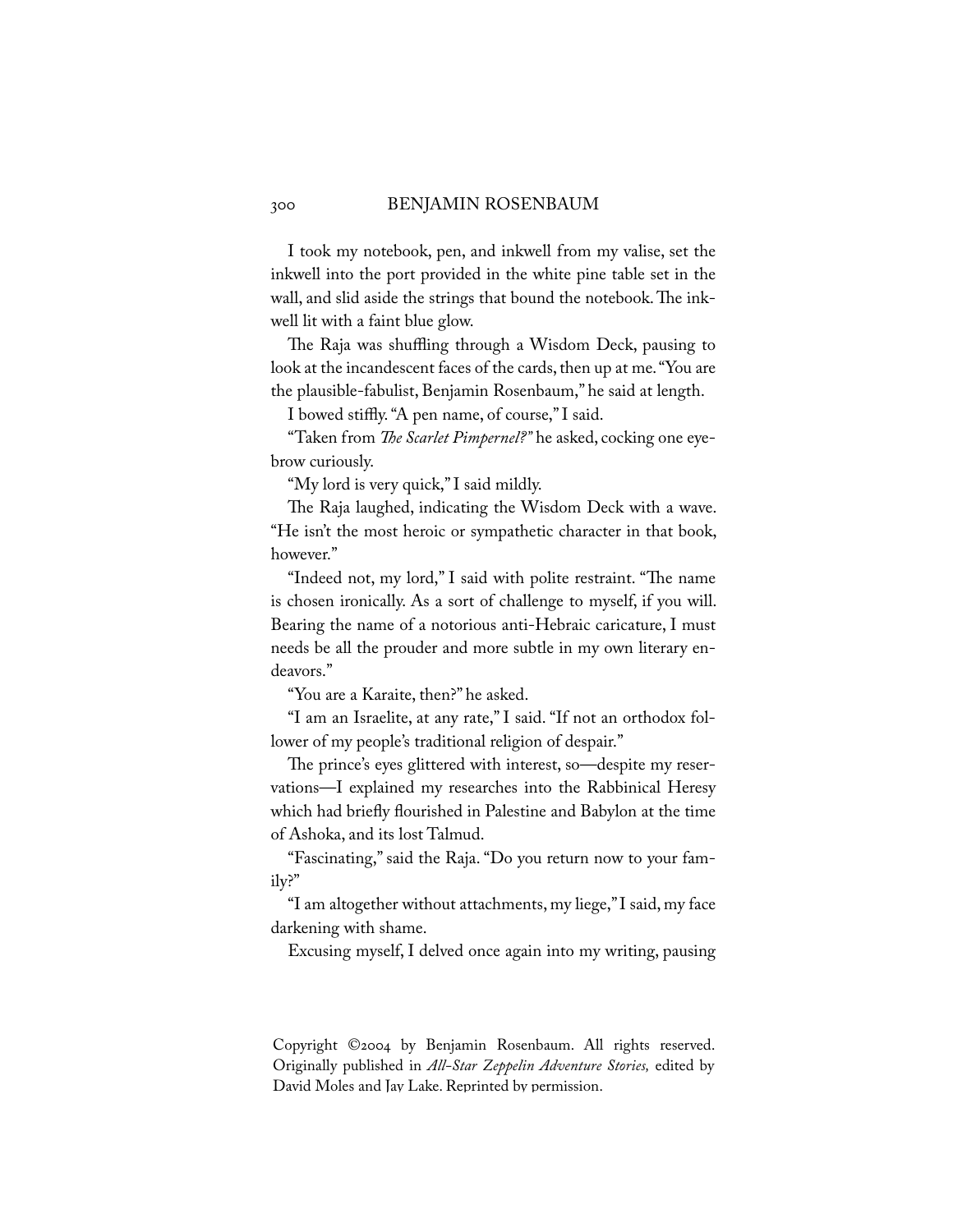now and then to let my Wisdom Ants scurry from the inkwell to taste the ink with their antennae, committing it to memory for later editing. At PlausFab-Wisconsin, I had received an assignment—to construct a plausible-fable of a world without zeppelins—and I was trying to imagine some alternative air conveyance for my characters when the Prince spoke again.

"I am an enthusiast for plausible-fables myself," he said. "I enjoyed your 'Droplet' greatly."

"Thank you, Your Highness."

"Are you writing such a grand extrapolation now?"

"I am trying my hand at a shadow history," I said.

The prince laughed gleefully. His consort had nestled herself against the bulkhead and fallen asleep, the blue gauze of her veil obscuring her features. "I adore shadow history," he said.

"Most shadow history proceeds with the logic of dream, full of odd echoes and distorted resonances of our world," I said. "I am experimenting with a new form, in which a single point of divergence in history leads to a new causal chain of events, and thus a different present."

"But the world *is* a dream," he said excitedly. "Your idea smacks of Democritan materialism—as if the events of the world were produced purely by linear cause and effect, the simplest of the Five Forms of causality."

"Indeed," I said.

"How fanciful!" he cried.

I was about to turn again to my work, but the prince clapped his hands thrice. From his baggage, a birdlike Wisdom Servant unfolded itself and stepped agilely onto the floor. Fully unfolded, it was three cubits tall, with a trapezoidal head and incandescent blue eyes. It took a silver tea service from an alcove in the wall, set the tray on the table between us, and began to pour.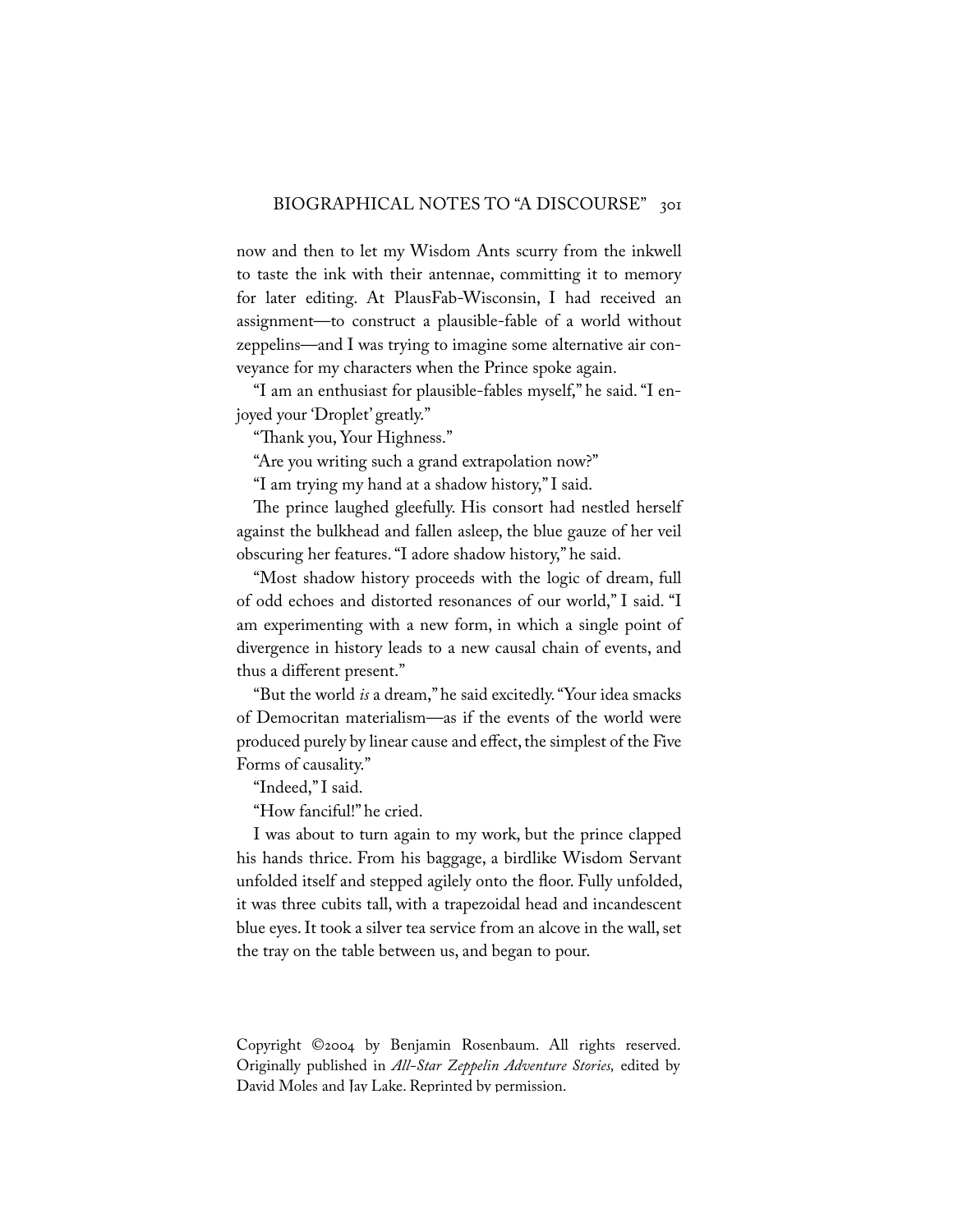"Wake up, Sarasvati Sitasdottir," the prince said to his consort, stroking her shoulder. "We are celebrating."

The servitor placed a steaming teacup before me. I capped my pen and shooed my Ants back into their inkwell, though one crawled stubbornly towards the tea. "What are we celebrating?" I asked.

"You shall come with me to Outermost Thule," he said. "It is a magical place—all fire and ice, except where it is greensward and sheep. Home once of epic heroes, Rama's cousins." His consort took a sleepy sip of her tea. "I have need of a plausible-fabulist. You can write the history of the Thule that might have been, to inspire and quell my restive subjects."

"Why me, Your Highness? I am hardly a fabulist of great renown. Perhaps I could help you contact someone more suitable—Karen Despair Robinson, say, or Howi Qomr Faukota."

"Nonsense," laughed the Raja, "for I have met none of them by chance in an airship compartment."

"But yet . . . ," I said, discomfited.

"You speak again like a materialist! This is why the East, once it was awakened, was able to conquer the West—we understand how to read the dream that the world is. Come, no more fuss."

I lifted my teacup. The stray Wisdom Ant was crawling along its rim; I positioned my forefinger before her, that she might climb onto it.

Just then there was a scuffle at the door, and Prem Ramasson set his teacup down and rose. He said something admonitory in the harsh Nordic tongue of his adopted country, something I imagined to mean "come now, boys, let the conductor through." The scuffle ceased, and the Raja slid the door of the compartment open, one hand on the hilt of his sword. There was the sharp hiss of a needlethrower, and he staggered backward, collapsing into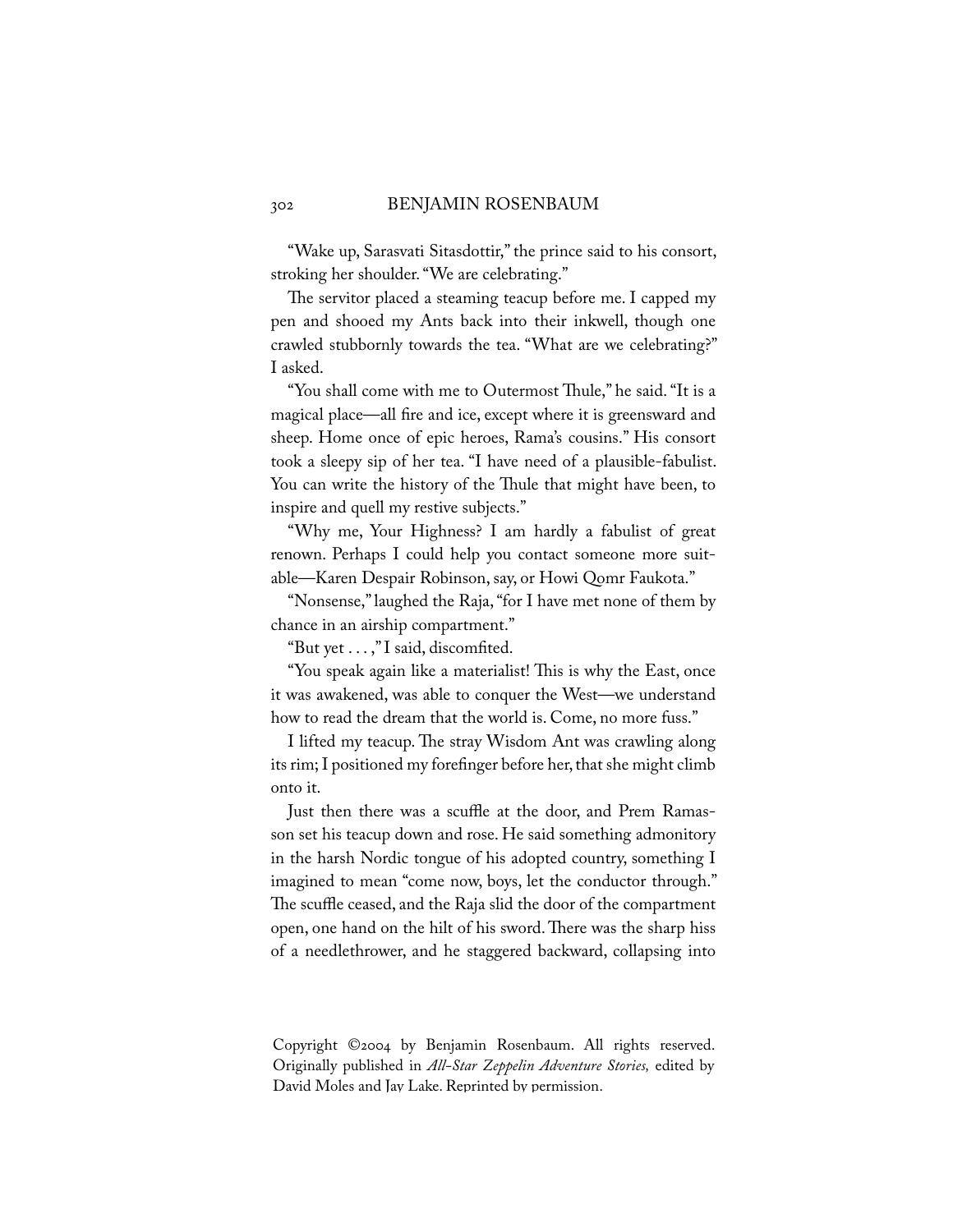# BIOGRAPHICAL NOTES TO "A DISCOURSE" 303

the arms of his consort, who cried out.

The thin and angular Wisdom Servant plucked the dart from its master's neck. "Poison," it said, its voice a tangle of flutelike harmonics. "The assassin will possess its antidote."

Sarasvati Sitasdottir began to scream.

It is true that I had not accepted Prem Ramasson's offer of employment—indeed, that he had not seemed to find it necessary to actually ask. It is true also that I am a man of letters, neither spy nor bodyguard. It is furthermore true that I was unarmed, save for the ceremonial dagger at my belt, which had thus far seen employment only in the slicing of bread, cheese, and tomatoes.

Thus, the fact that I leapt through the doorway, over the fallen bodies of the prince's bodyguard, and pursued the fleeting form of the assassin down the long and curving corridor, cannot be reckoned as a habitual or forthright action. Nor, in truth, was it a considered one. In Śri Grigory Guptanovich Karthaganov's typology of action and motive, it must be accounted an impulsivetransformative action: the unreflective moment which changes forever the path of events.

Causes buzz around any such moment like bees around a hive, returning with pollen and information, exiting with hunger and ambition. The assassin's strike was the proximate cause. The prince's kind manner, his enthusiasm for plausible-fables (and my work in particular), his apparent sympathy for my people, the dark eyes of his consort—all these were inciting causes.

The psychological cause, surely, can be found in this name that I have chosen—"Benjamin Rosenbaum"—the fat and cowardly merchant of *The Scarlet Pimpernel* who is beaten and raises no hand to defend himself; just as we, deprived of our Temple, found refuge in endless, beautiful elegies of despair, turning our backs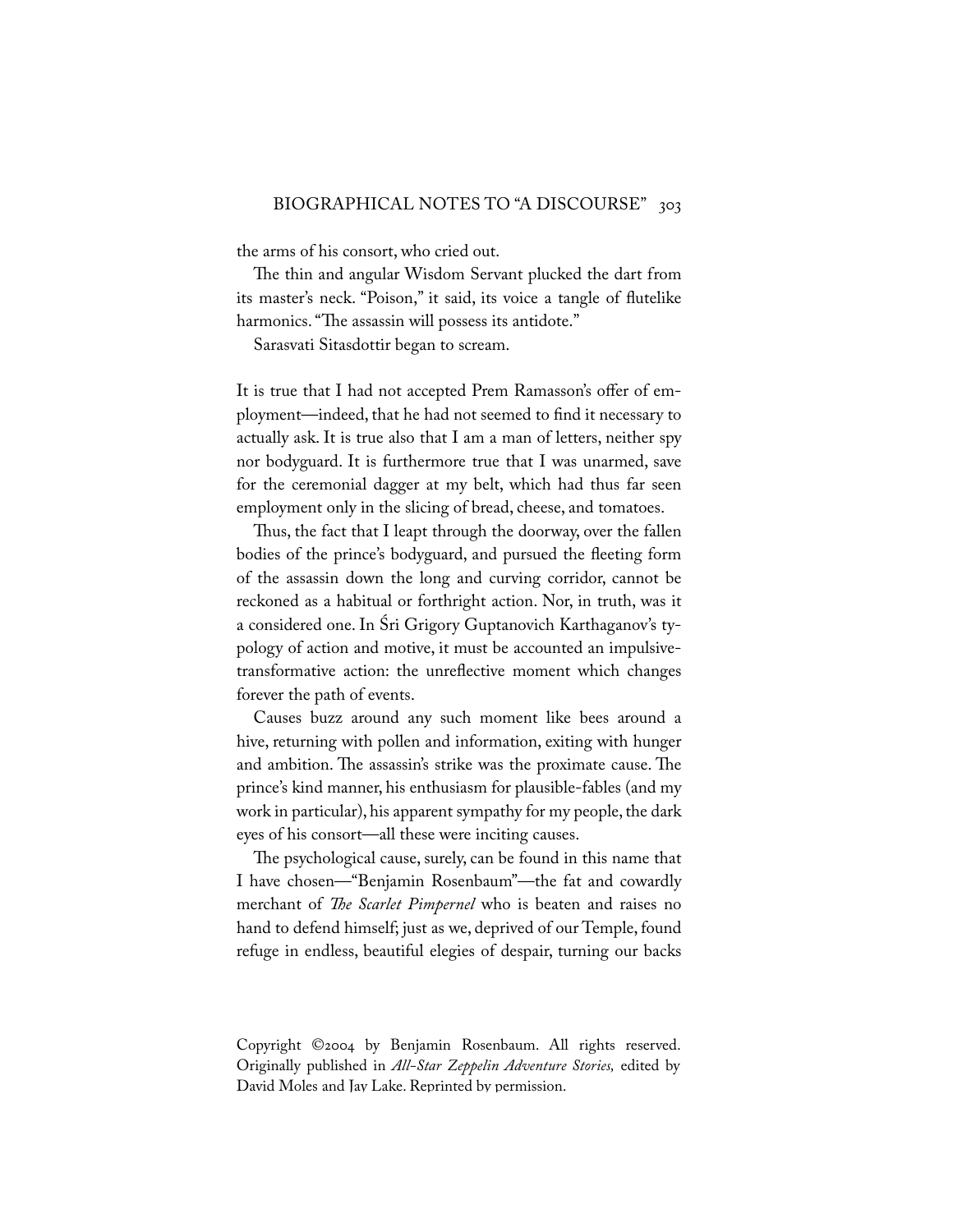on the Rabbis and their dreams of a new beginning. I have always seethed against this passivity. Perhaps, then, I was waiting—my whole life—for such a chance at rash and violent action.

The figure—clothed head to toe in a dull gray that matched the airship's hull—raced ahead of me down the deserted corridor, and descended through a maintenance hatch set in the floor. I reached it, and paused for breath, thankful my enthusiasm for the favorite sport of my continent—the exalted Lacrosse—had prepared me somewhat for the chase. I did not imagine, though, that I could overpower an armed and trained assassin. Yet, the weave of the world had brought me here—surely to some purpose. How could I do aught but follow?

Beyond the proximate, inciting, and psychological causes, there are the more fundamental causes of an action. These address how the action embeds itself into the weave of the world, like a nettle in cloth. They rely on cosmology and epistemology. If the world is a dream, what caused the dreamer to dream that I chased the assassin? If the world is a lesson, what should this action teach? If the world is a gift, a wild and mindless rush of beauty, riven of logic or purpose—as it sometimes seems—still, seen from above, it must possess its own aesthetic harmony. The spectacle, then, of a ludicrously named practitioner of a half-despised art (bastard child of literature and philosophy), clumsily attempting the role of hero on the middledeck of the *P.R.G.B. Śri George Bernard Shaw*, must surely have some part in the pattern—chord or discord, tragic or comic.

Hesitantly, I poked my head down through the hatch. Beneath, a spiral staircase descended through a workroom cluttered with

Copyright ©2004 by Benjamin Rosenbaum. All rights reserved. Originally published in *All-Star Zeppelin Adventure Stories,* edited by David Moles and Jay Lake. Reprinted by permission.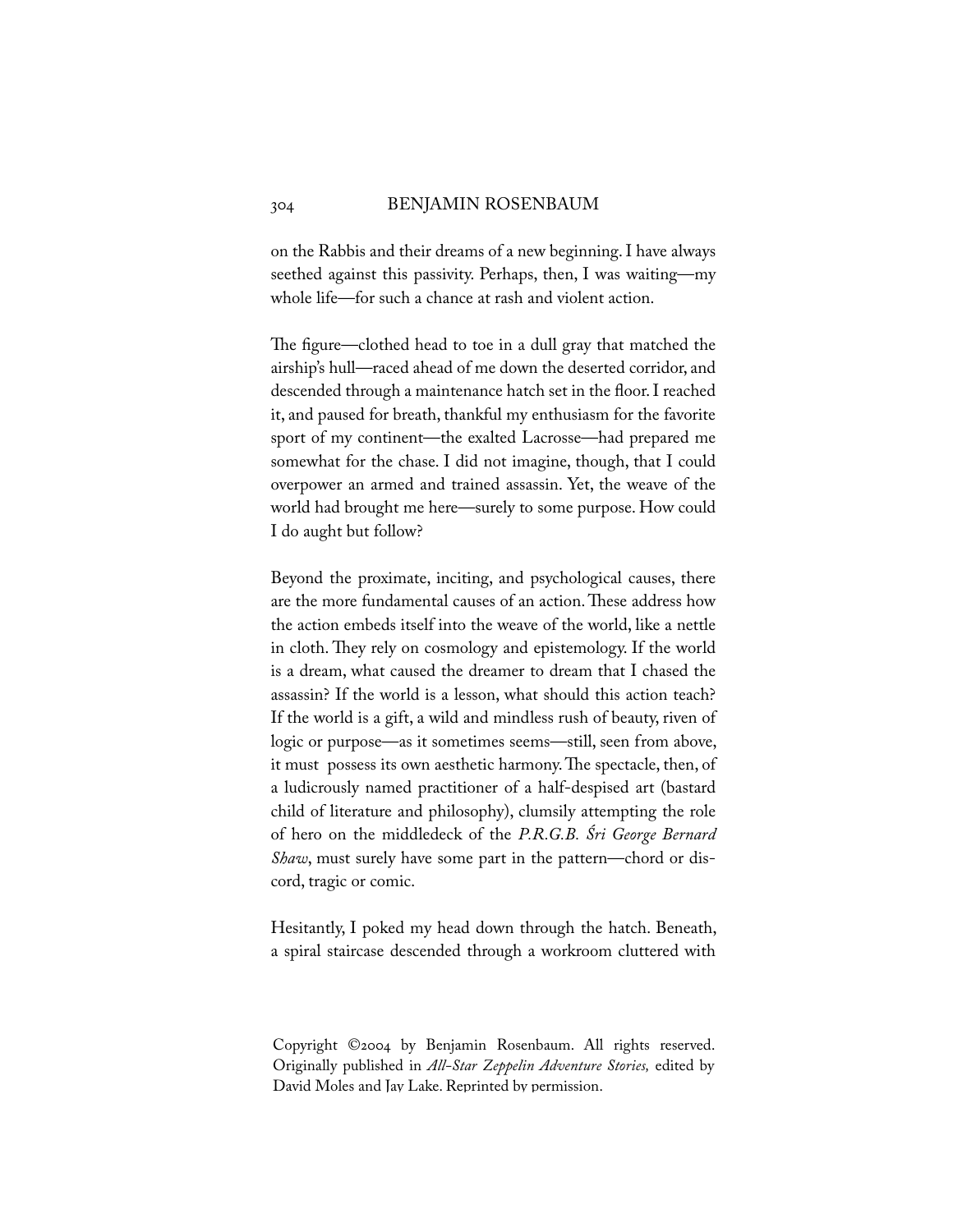tools. I could hear the faint hum of engines nearby. There, in the canvas of the outer hull, between the *Shaw*'s great aluminum ribs, a door to the sky was open.

From a workbench, I took and donned an airman's vest, supple leather gloves, and a visored mask, to shield me somewhat from the assassin's needle. I leaned my head out the door.

A brisk wind whipped across the skin of the ship. I took a tether from a nearby anchor and hooked it to my vest. The assassin was untethered. He crawled along a line of handholds and footholds set in the airship's gently curving surface. Many cubits beyond him, a small and brightly colored glider clung to the *Shaw*—like a dragonfly splayed upon a watermelon.

It was the first time I had seen a glider put to any utilitarian purpose—espionage rather than sport—and immediately I was seized by the longing to return to my notebook. Gliders! In a world without dirigibles, my heroes could travel in some kind of immense, powered gliders! Of course, they would be forced to land whenever winds were unfavorable.

Or would they? I recalled that my purpose was not to repaint our world anew, but to speculate rigorously according to Democritan logic. Each new cause could lead to some wholly new effect, causing in turn some unimagined consequence. Given different economic incentives, then, and with no overriding, higher pattern to dictate the results, who knew what advances a glider-based science of aeronautics might achieve? Exhilarating speculation!

I glanced down, and the sight below wrenched me from my reverie:

The immense panoply of the Great Lakes-

—their dark green wave-wrinkled water—

—the paler green and tawny yellow fingers of land reaching in among them—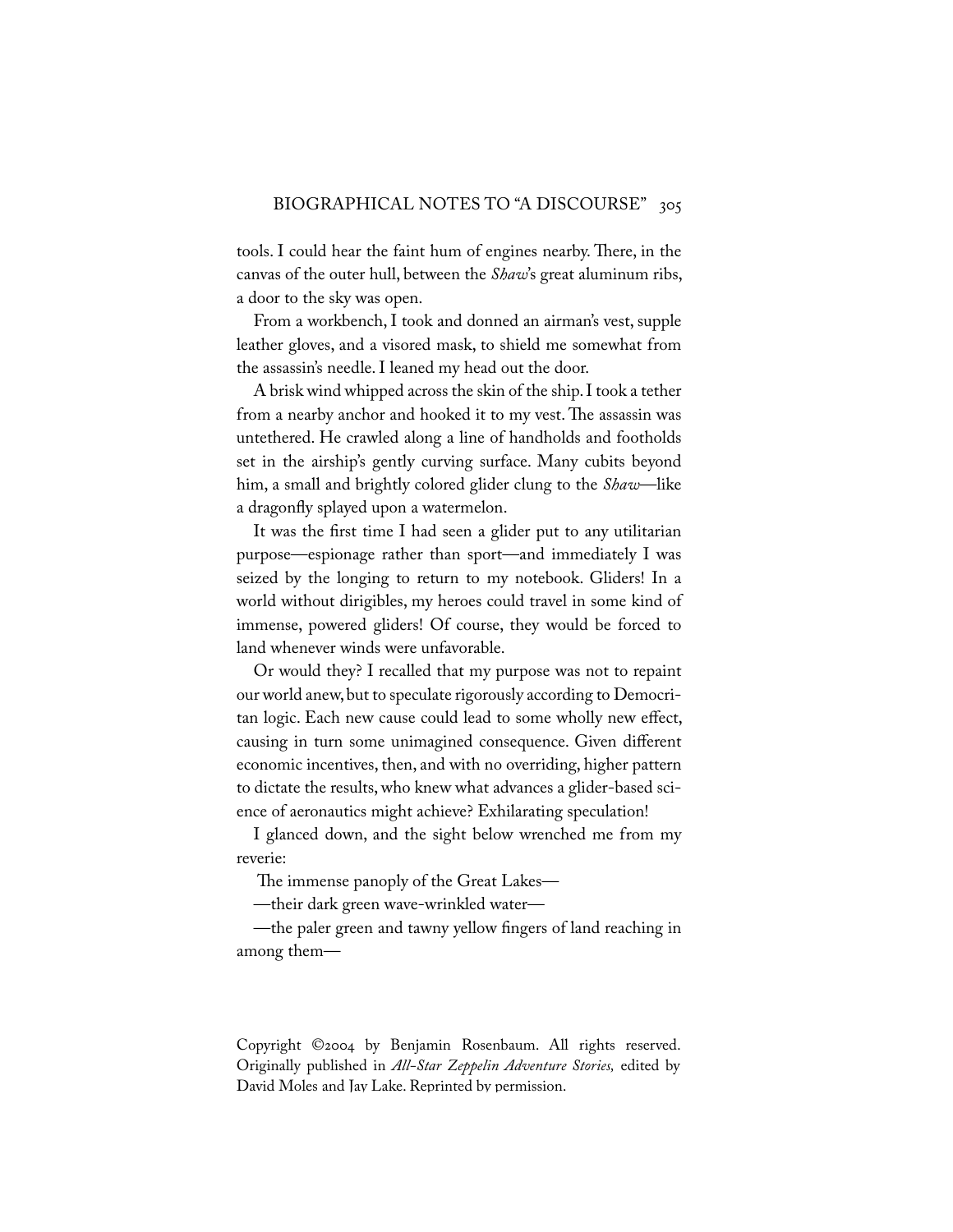—puffs of cloud gamboling in the bulk of air between—

—and beyond, the vault of sky presiding over the Frankish and Athapascan Moeity.

It was a long way down.

"*Malkat Ha-Shamayim*," I murmured aloud. "What am I doing?"

"I was wondering that myself," said a high and glittering timbrel of chords and discords by my ear. It was the recalcitrant, teaseeking Wisdom Ant, now perched on my shoulder.

"Well," I said crossly, "do you have any suggestions?"

"My sisters have tasted the neurotoxin coursing the through the prince's blood," the Ant said. "We do not recognize it. His servant has kept him alive so far, but an antidote is beyond us." She gestured towards the fleeing villain with one delicate antenna. "The assassin will likely carry an antidote to his venom. If you can place me on his body, I can find it. I will then transmit the recipe to my sisters through the Brahmanic field. Perhaps they can formulate a close analogue in our inkwell."

"It is a chance," I agreed. "But the assassin is half-way to his craft."

"True," said the Ant pensively.

"I have an idea for getting there," I said. "But you will have to do the math."

The tether which bound me to the *Shaw* was fastened high above us. I crawled upwards and away from the glider, to a point the Ant calculated. The handholds ceased, but I improvised with the letters of the airship's name, raised in decoration from its side.

From the top of an *R*, I leapt into the air—struck with my heels against the resilient canvas—and rebounded, sailing outwards, snapping the tether taut.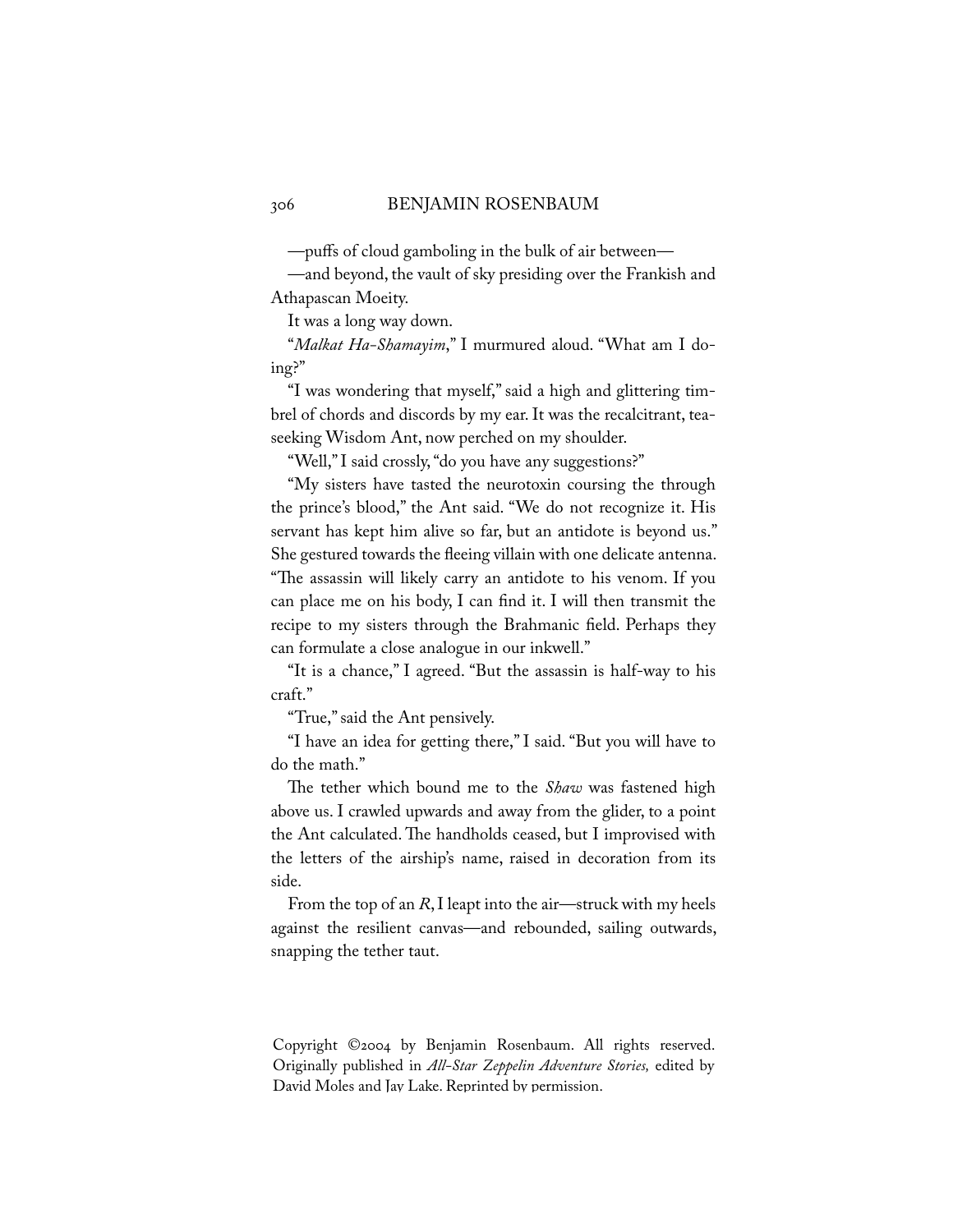The Ant took shelter in my collar as the air roared around us. We described a long arc, swinging past the surprised assassin to the brightly colored glider; I was able to seize its aluminum frame.

I hooked my feet onto its seat, and hung there, my heart racing. The glider creaked, but held.

"Disembark," I panted to the Ant. "When the assassin gains the craft, you can search him."

"Her," said the Ant, crawling down my shoulder. "She has removed her mask, and in our passing I was able to observe her striking resemblance to Sarasvati Sitasdottir, the prince's consort. She is clearly her sister."

I glanced at the assassin. Her long black hair now whipped in the wind. She was braced against the airship's hull with one hand and one foot; with the other hand she had drawn her needlethrower.

"That is interesting information," I said as the Ant crawled off my hand and onto the glider. "Good luck."

"Good-bye," said the Ant.

A needle whizzed by my cheek. I released the glider and swung once more into the cerulean sphere.

Once again I passed the killer, covering my face with my leather gloves—a dart glanced off my visor. Once again I swung beyond the door to the maintenance room and towards the hull.

Predictably, however, my momentum was insufficient to attain it. I described a few more dizzying swings of decreasing arc-length until I hung, nauseous, terrified, and gently swaying, at the end of the tether, amidst the sky.

To discourage further needles, I protected the back of my head with my arms, and faced downwards. That is when I noticed the pirate ship.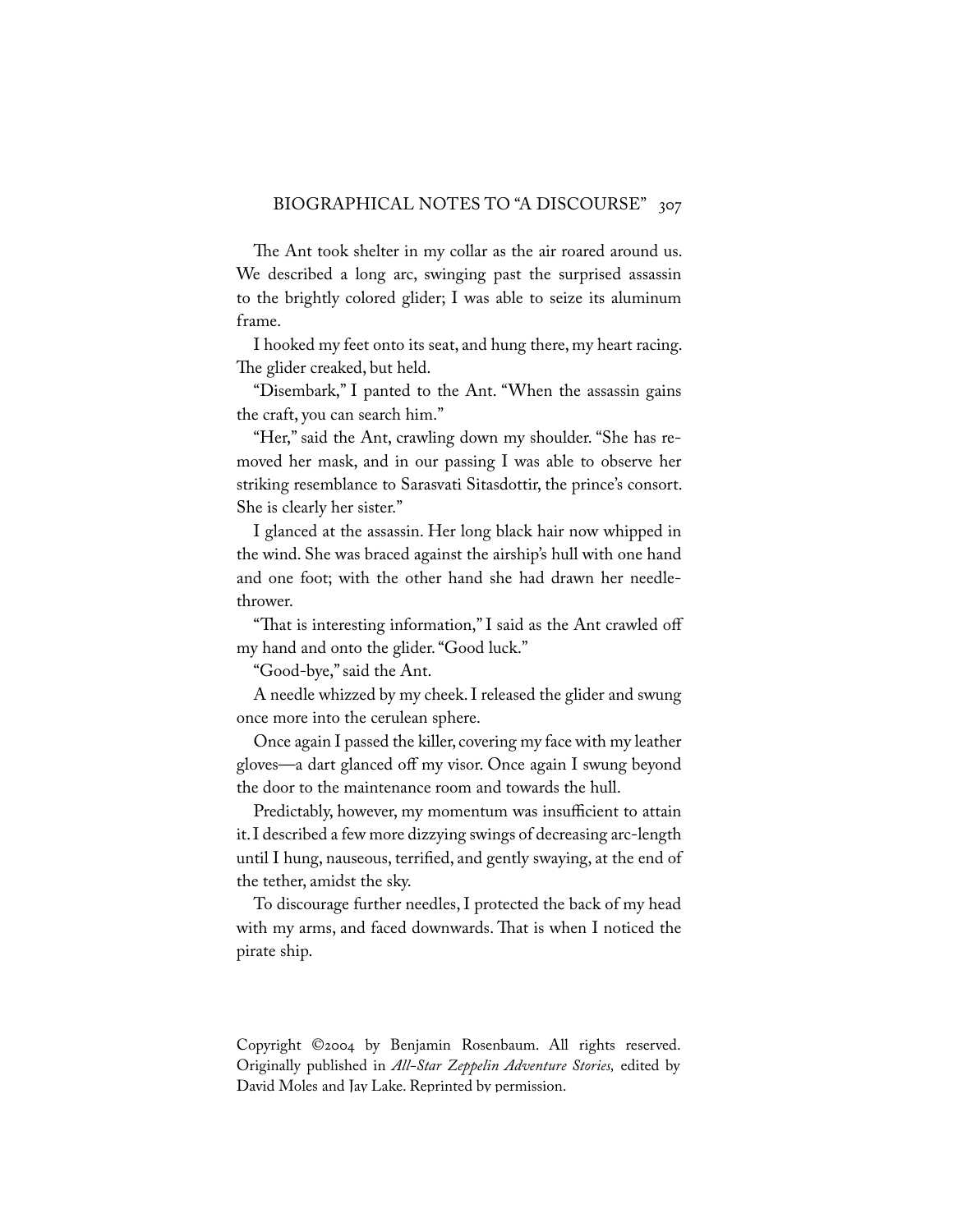It was sleek and narrow and black, designed for maneuverability. Like the *Shaw*, it had a battery of sails for fair winds, and propellers in an aft assemblage. But the *Shaw* traveled in a predictable course and carried a fixed set of coiled tensors, whose millions of microsprings gradually relaxed to produce its motive force. The new craft spouted clouds of white steam; carrying its own generatory, it could rewind its tensor batteries while underway. And, unlike the *Shaw*, it was armed—a cruel array of arbalest-harpoons was mounted at either side. It carried its sails below, sporting at its top two razor-sharp saw-ridges with which it could gut recalcitrant prey.

All this would have been enough to recognize the craft as a pirate—but it displayed the universal device of pirates as well, that parody of the Yin-Yang: all Yang, declaring allegiance to imbalance. In a yellow circle, two round black dots stared like unblinking demonic eyes; beneath, a black semicircle leered with empty, ravenous bonhomie.

I dared a glance upward in time to see the glider launch from the *Shaw*'s side. Whoever the mysterious assassin-sister was, whatever her purpose (political symbolism? personal revenge? dynastic ambition? anarchic mania?), she was a fantastic glider pilot. She gained the air with a single, supple back-flip, twirled the glider once, then hung deftly in the sky, considering.

Most people, surely, would have wondered at the *meaning* of a pirate and an assassin showing up together—what resonance, what symbolism, what hortatory or aesthetic purpose did the world intend thereby? But my mind was still with my thought-experiment.

Imagine there are no causes but mechanical ones—that the world is nothing but a chain of dominoes! Every plausible-fabulist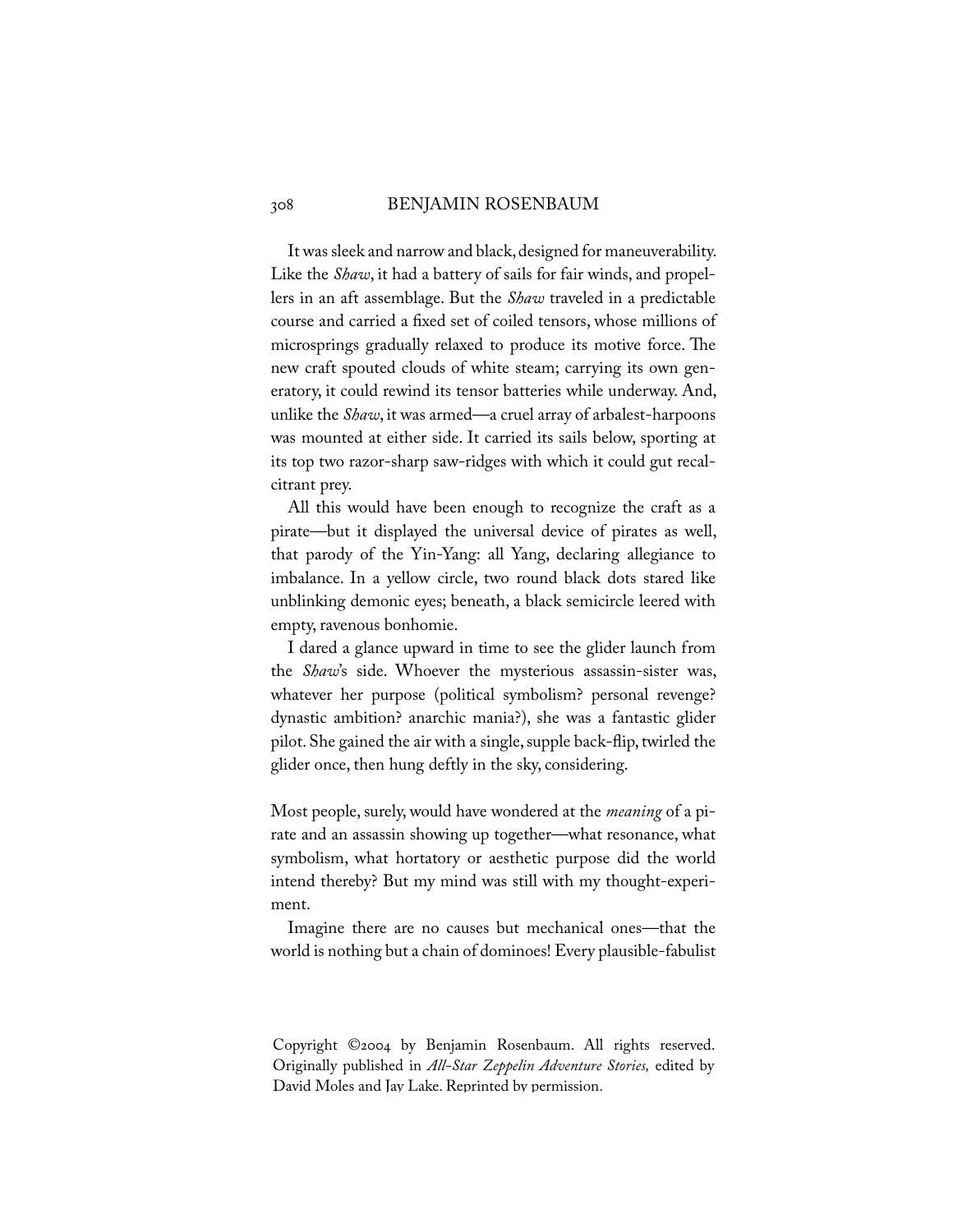spends long hours teasing apart fictional plots, imagining consequences, conjuring and discarding the antecedents of desired events. We dirty our hands daily with the simplest and grubbiest of the Five Forms. Now I tried to reason thus about life.

Were the pirate and the assassin in league? It seemed unlikely. If the assassin intended to trigger political upheaval and turmoil, pirates surely spoiled the attempt. A death at the hands of pirates while traveling in a foreign land is not the stuff of which revolutions are made. If the intent was merely to kill Ramasson, surely one or the other would suffice.

Yet was I to credit chance, then, with the intrusion of two violent enemies, in the same hour, into my hitherto tranquil existence?

Absurd! Yet the idea had an odd attractiveness. If the world was a blind machine, surely such clumsy coincidences would be common!

The assassin saw the pirate ship; yet, with an admirable consistency, she seemed resolved to finish what she had started. She came for me.

I drew my dagger from its sheath. Perhaps, at first, I had some wild idea of throwing it, or parrying her needles, though I had the skill for neither.

She advanced to a point some fifteen cubits away; from there, her spring-fired darts had more than enough power to pierce my clothing. I could see her face now, a choleric, wild-eyed homunculus of her phlegmatic sister's.

The smooth black canvas of the pirate ship was now thirty cubits below me.

The assassin banked her glider's wings against the wind, hanging like a kite. She let go its aluminum frame with her right hand, and drew her needlethrower.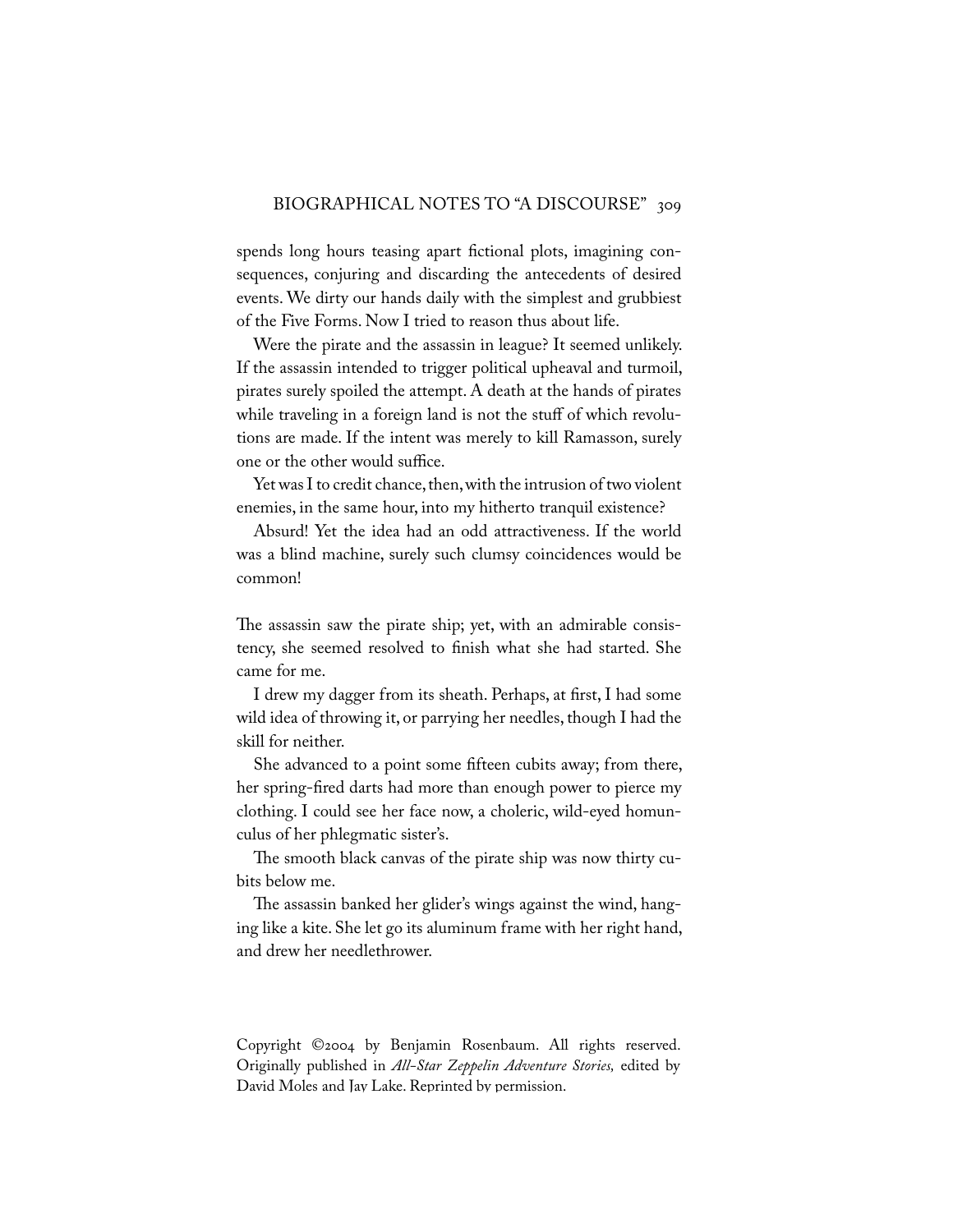Summoning all my strength, I struck the tether that held me with my dagger's blade.

My strength, as it happened, was extremely insufficient. The tether twanged like a harp-string, but was otherwise unharmed, and the dagger was knocked from my grasp by the recoil.

The assassin burst out laughing, and covered her eyes. Feeling foolish, I seized the tether in one hand and unhooked it from my vest with the other.

Then I let go.

Since that time, I have on various occasions enumerated to myself, with a mixture of wonder and chagrin, the various ways I might have died. I might have snapped my neck, or, landing on my stomach, folded in a V and broken my spine like a twig. If I had struck one of the craft's aluminum ribs, I should certainly have shattered bones.

What is chance? Is it best to liken it to the whim of some being of another scale or scope, the dreamer of our dream? Or to regard the world as having an inherent pattern, mirroring itself at every stage and scale?

Or *could* our world arise, as Democritus held, willy-nilly, of the couplings and patternings of endless dumb particulates?

While hanging from the *Shaw*, I had decided that the protagonist of my Democritan shadow-history (should I live to write it) would be a man of letters, a dabbler in philosophy like myself, who lived in an advanced society committed to philosophical materialism. I relished the apparent paradox—an intelligent man, in a sophisticated nation, forced to account for all events purely within the rubric of overt mechanical causation!

Yet those who today, complacently, regard the materialist hypothesis as dead—pointing to the Brahmanic field and its

Copyright ©2004 by Benjamin Rosenbaum. All rights reserved. Originally published in *All-Star Zeppelin Adventure Stories,* edited by David Moles and Jay Lake. Reprinted by permission.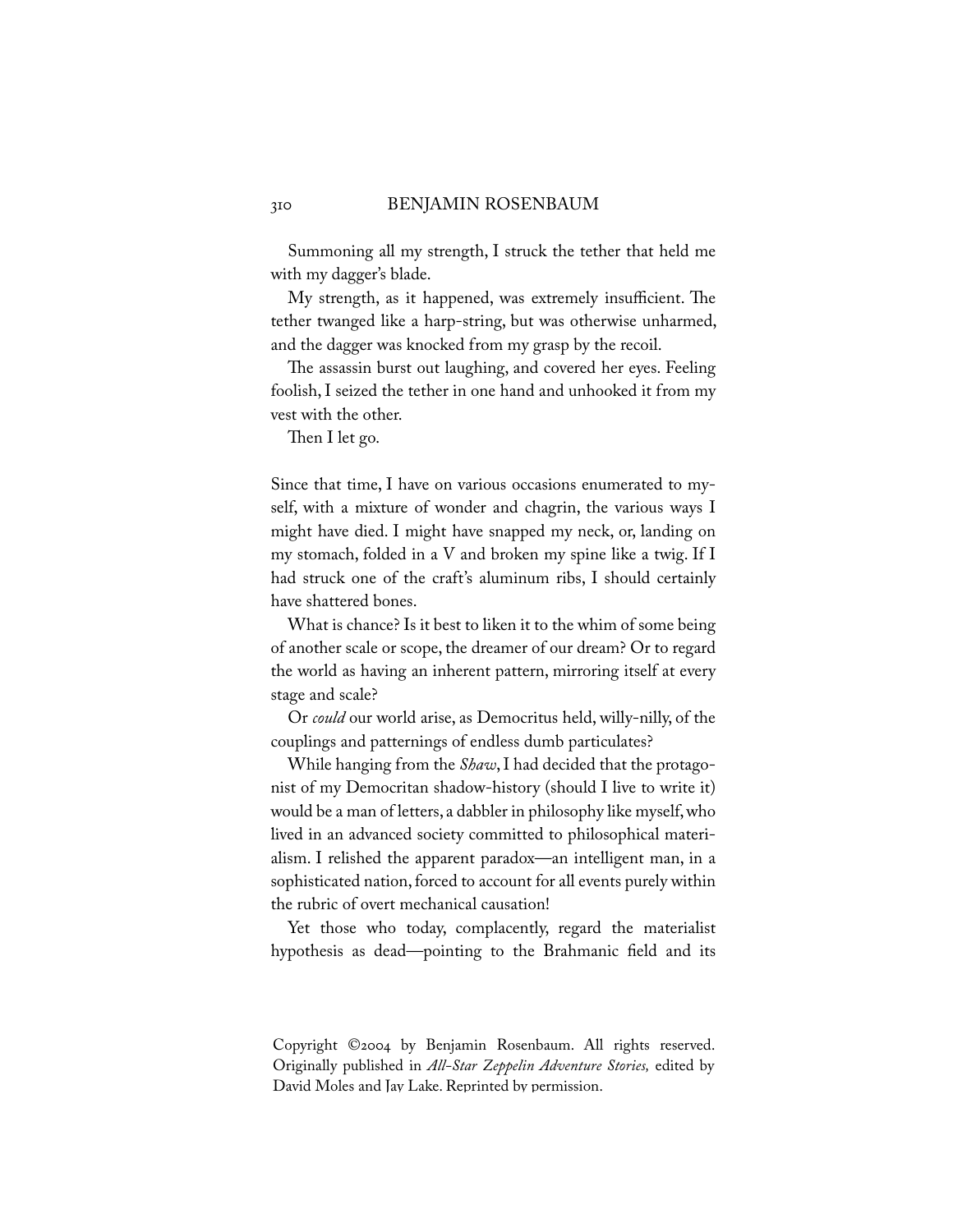Wisdom Creatures, to the predictive successes, from weather to history, of the Theory of Five Causal Forms—forget that the question is, at bottom, axiomatic. The materialist hypothesis—the primacy of Matter over Mind—is undisprovable. What successes might some other science, in another history, have built, upon its bulwark?

So I cannot say—I cannot say!—if it is meaningful or meaningless, the fact that I struck the pirate vessel's resilient canvas with my legs and buttocks, was flung upwards again, to bounce and roll until I fetched up against the wall of the airship's dorsal razorweapon. I cannot say if some Preserver spared my life through will, if some Pattern needed me for the skein it wove—or if a patternless and unforetellable Chance spared me all unknowing.

There was a small closed hatchway in the razor-spine nearby, whose overhanging ridge provided some protection against my adversary. Bruised and weary, groping inchoately among theories of chance and purpose, I scrambled for it as the boarding gongs and klaxons began.

The *Shaw* knew it could neither outrun nor outfight the swift and dangerous corsair—it idled above me, awaiting rapine. The brigand's longboats launched—lean and maneuverable black dirigibles the size of killer whales, with parties of armed sky-bandits clinging to their sides.

The glider turned and dove, a blur of gold and crimson and verdant blue disappearing over the pirate zeppelin's side—abandoning our duel, I imagined, for some redoubt many leagues below us.

Oddly, I was sad to see her go. True, I had known from her only wanton violence; she had almost killed me; I crouched battered,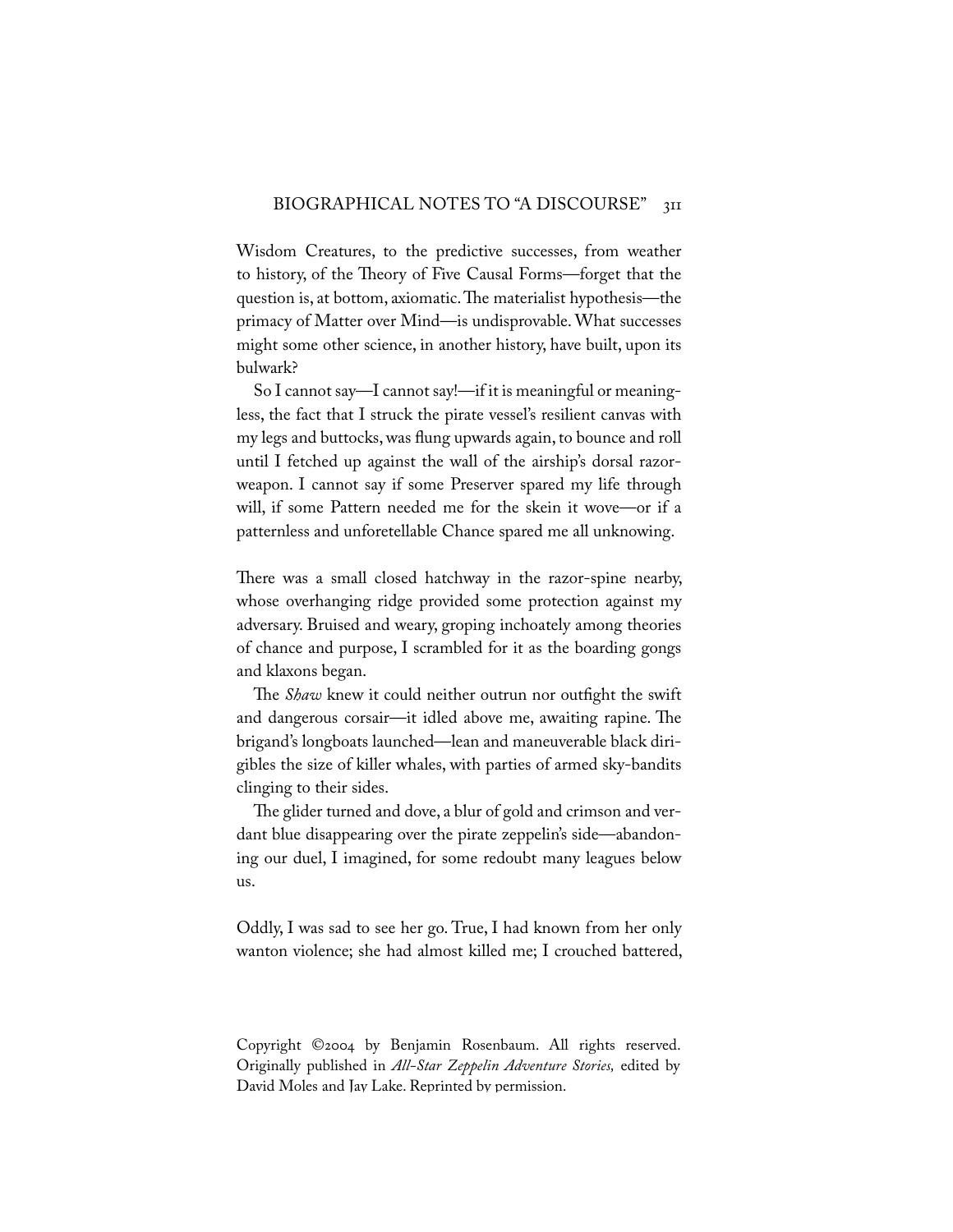terrified, and nauseous on the summit of a pirate corsair on her account; and the kind Raja, my almost-employer, might be dead. Yet I felt our relations had reached as yet no satisfactory conclusion.

It is said that we fabulists live two lives at once. First we live as others do: seeking to feed and clothe ourselves, earn the respect and affection of our fellows, fly from danger, entertain and satiate ourselves on the things of this world. But then, too, we live a second life, pawing through the moments of the first, even as they happen, like a market-woman of the bazaar sifting trash for treasures. Every agony we endure, we also hold up to the light with great excitement, expecting it will be of use; every simple joy, we regard with a critical eye, wondering how it could be changed, honed, tightened, to fit inside a fable's walls.

The hatch was locked. I removed my mask and visor and lay on the canvas, basking in the afternoon sun, hoping my Ants had met success in their apothecary and saved the Prince; watching the pirate longboats sack the unresisting *P.R.G.B. Śri George Bernard Shaw* and return laden with valuables and—perhaps—hostages.

I was beginning to wonder if they would ever notice me—if, perhaps, I should signal them—when the cacophony of gongs and klaxons resumed—louder, insistent, angry—and the longboats raced back down to anchor beneath the pirate ship.

Curious, I found a ladder set in the razor-ridge's metal wall that led to a lookout platform.

A war-city was emerging from a cloudbank some leagues away.

I had never seen any work of man so vast. Fully twelve great dirigible hulls, each dwarfing the *Shaw*, were bound together in a constellation of outbuildings and propeller assemblies. Near the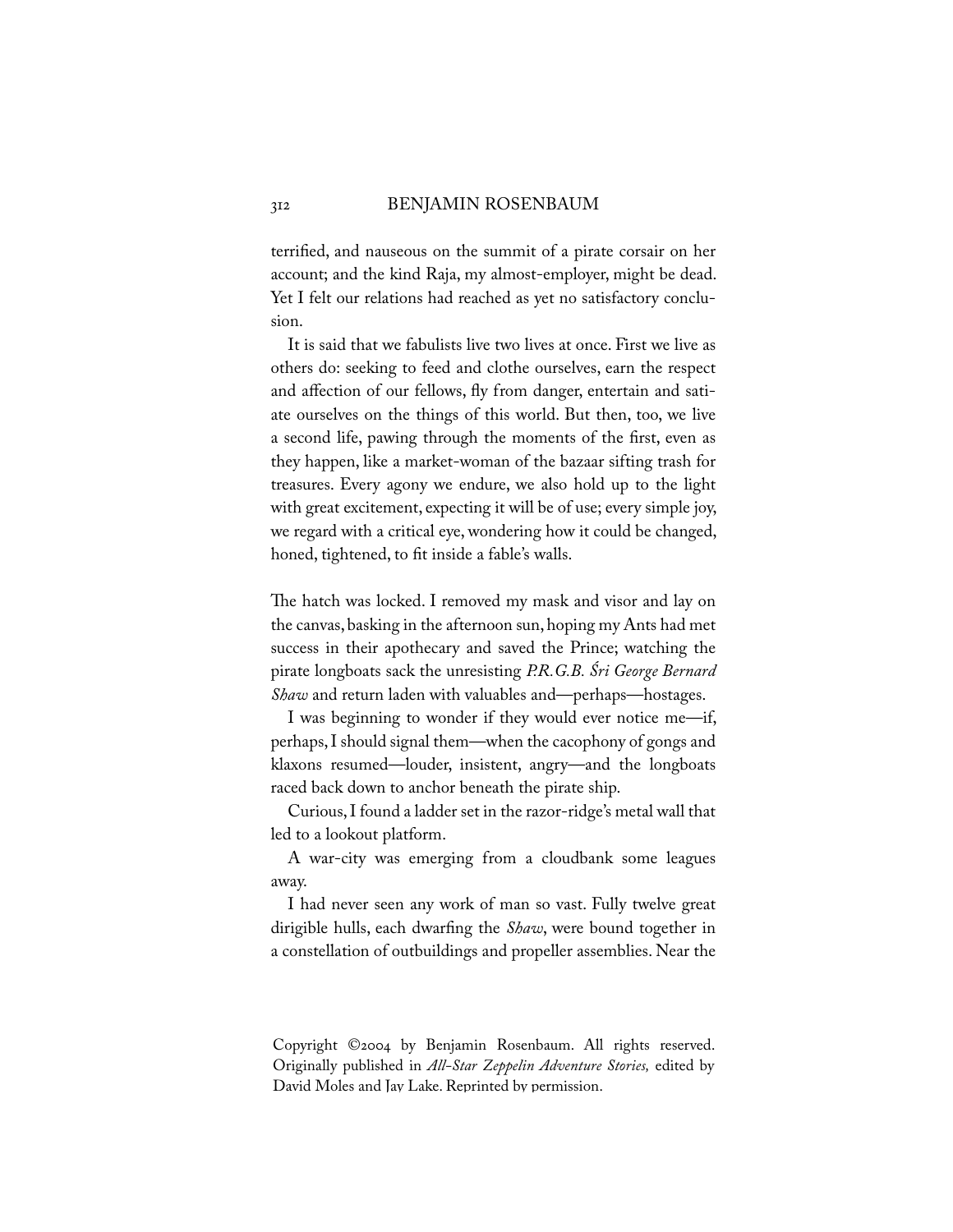center, a great plume of white steam rose from a pillar; a Heartof-the-Sun reactor, where the dull yellow ore called Yama's-flesh is driven to realize enlightenment through the ministrations of Wisdom-Sadhus.

There was a spyglass set in the railing by my side; I peered through, scanning the features of this new apparition.

None of the squabbling statelets of my continent could muster such a vessel, certainly; and only the Powers—Cathay, Gabon, the Aryan Raj—could afford to fly one so far afield, though the Khmer and Malay might have the capacity to build them.

There is little enough to choose between the meddling Powers, though Gabon makes the most pretense of investing in its colonies and believing in its supposed civilizing mission. This craft, though, was clearly Hindu. Every cubit of its surface was bedecked with a façade of cytoceramic statuary—couples coupling in five thousand erotic poses; theromorphic gods gesturing to soothe or menace; Rama in his chariot; heroes riddled with arrows and fighting on; saints undergoing martyrdom. In one corner, I spotted the Israelite avatar of Vishnu, hanging on his cross between Shiva and Ganesh.

Then I felt rough hands on my shoulders.

Five pirates had emerged from the hatch, cutlasses drawn. Their dress was motley and ragged, their features varied—Sikh, Xhosan, Baltic, Frankish, and Aztec, I surmised. None of us spoke as they led me through the rat's maze of catwalks and ladders set between the ship's inner and outer hulls.

I was queasy and light-headed with bruises, hunger, and the aftermath of rash and strenuous action; it seemed odd indeed that the day before, I had been celebrating and debating with the plausible-fabulists gathered at Wisconsin. I recalled that there had been a fancy-dress ball there, with a pirate theme; and the images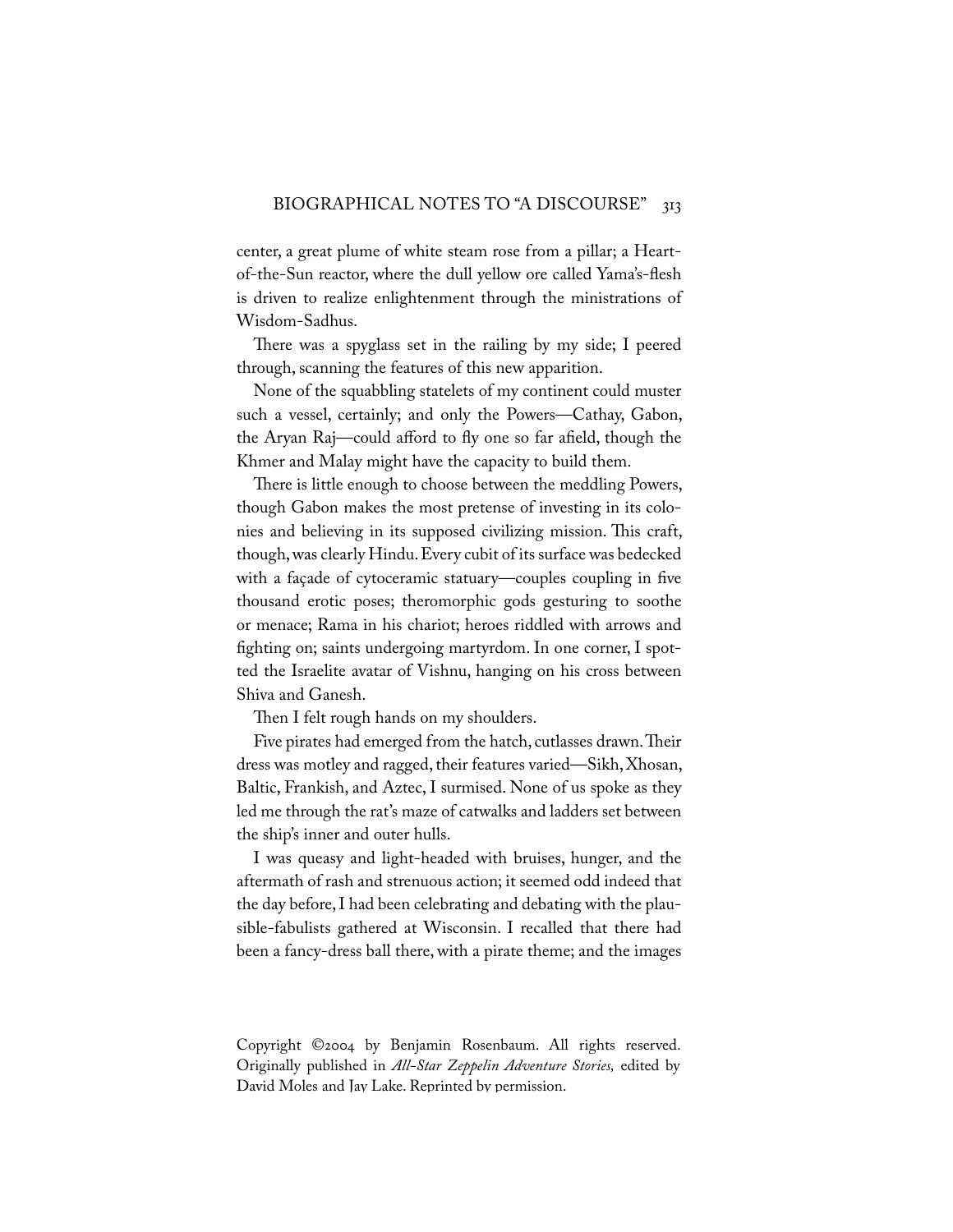of yesterday's festive, well-groomed pirates of fancy interleaved with those of today's grim and unwashed captors on the long climb down to the bridge.

The bridge was in the gondola that hung beneath the pirate airship's bulk, forwards of the rigging. It was crowded with lean and dangerous men in pantaloons, sarongs and leather trousers. They consulted paper charts and the liquid, glowing forms swimming in Wisdom Tanks, spoke through bronze tubes set in the walls, barked orders to cabin boys who raced away across the airship's webwork of spars.

At the great window that occupied the whole of the forward wall, watching the clouds part as we plunged into them, stood the captain.

I had suspected whose ship this might be upon seeing it; now I was sure. A giant of a man, dressed in buckskin and adorned with feathers, his braided red hair and bristling beard proclaimed him the scion of those who had fled the destruction of Viking Eire to settle on the banks of the Father-of-Waters.

This ship, then, was the *Hiawatha MacCool*, and this the man who terrorized commerce from the shores of Lake Erie to the border of Texas.

"Chippewa Melko," I said.

He turned, raising an eyebrow.

"Found him sightseeing on the starboard spine," one of my captors said.

"Indeed?" said Melko. "Did you fall off the *Shaw*?"

"I jumped, after a fashion," I said. "The reason thereof is a tale that strains my own credibility, although I lived it."

Sadly, this quip was lost on Melko, as he was distracted by some pressing bit of martial business.

We were descending at a precipitous rate; the water of Lake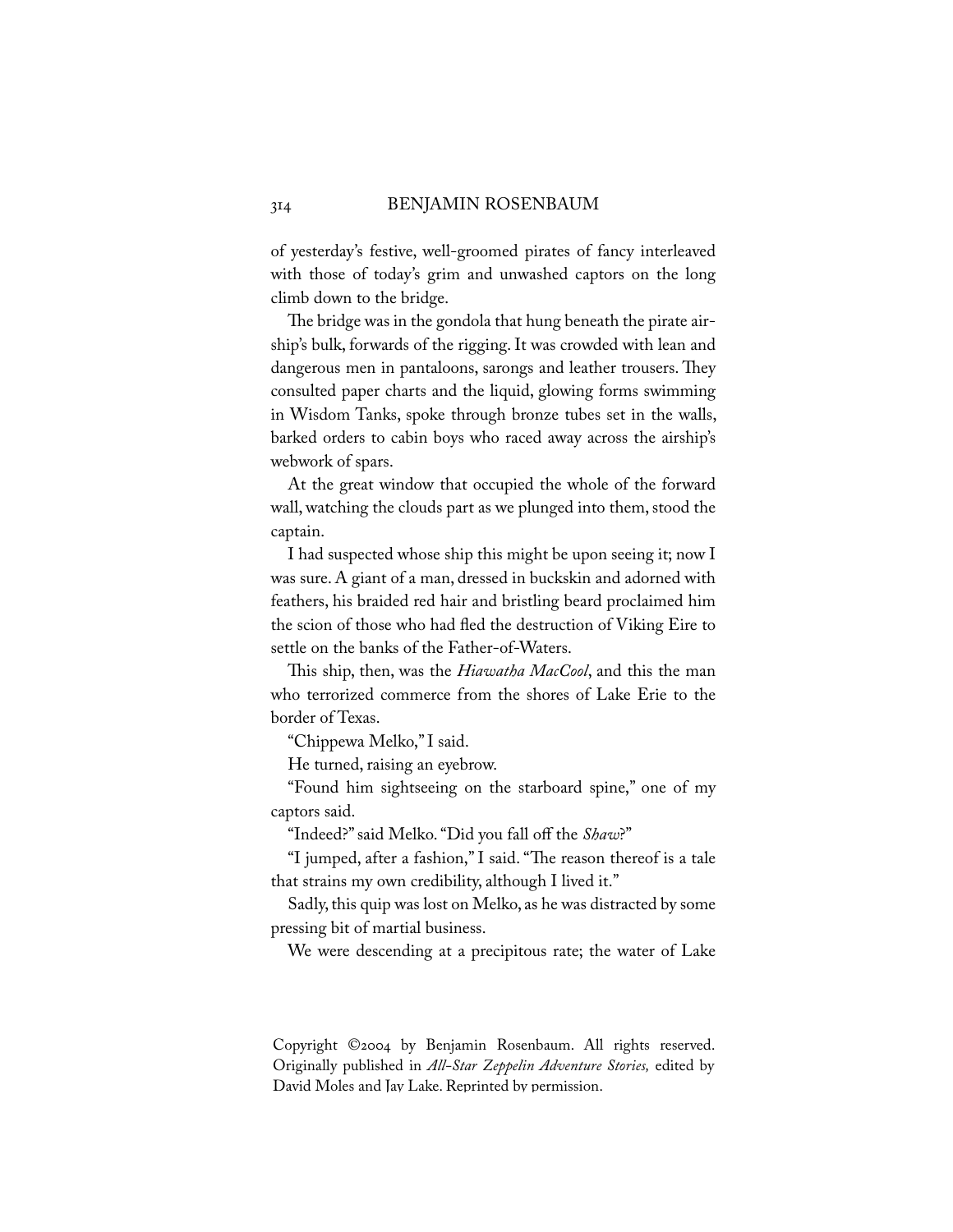Erie loomed before us, filling the window. Individual whitecaps were discernable upon its surface.

When I glanced away from the window, the bridge had darkened—every Wisdom Tank was gray and lifeless.

"You there! Spy!" Melko barked. I noted with discomfiture that he addressed me. "Why would they disrupt our communications?"

"What?" I said.

The pirate captain gestured at the muddy tanks. "The Aryan war-city-they've disrupted the Brahmanic field with some damned device. They mean to cripple us, I suppose—ships like theirs are dependent on it. Won't work. But how do they expect to get their hostages back alive if they refuse to parley?"

"Perhaps they mean to board and take them," I offered.

"We'll see about that," he said grimly. "Listen up, boys—we hauled ass to avoid a trap, but the trap found us anyway. But we can outrun this bastard in the high airstreams if we lose all extra weight. Dinky—run and tell Max to drop the steamer. Red, Ali—mark the aft, fore, and starboard harpoons with buoys and let 'em go. Grig, Ngube—same with the spent tensors. Fast!"

He turned to me as his minions scurried to their tasks. "We're throwing all dead weight over the side. That includes you, unless I'm swiftly convinced otherwise. Who are you?"

"Gabriel Goodman," I said truthfully, "but better known by my quill-name—'Benjamin Rosenbaum'."

"Benjamin Rosenbaum?" the pirate cried. "The great Iowa poet, author of 'Green Nakedness' and 'Broken Lines'? You are a hero of our land, sir! Fear not, I shall—"

"No," I interrupted crossly. "Not that Benjamin Rosenbaum."

The pirate reddened, and tapped his teeth, frowning. "Aha, hold then, I have heard of you—the children's tale-scribe, I take it?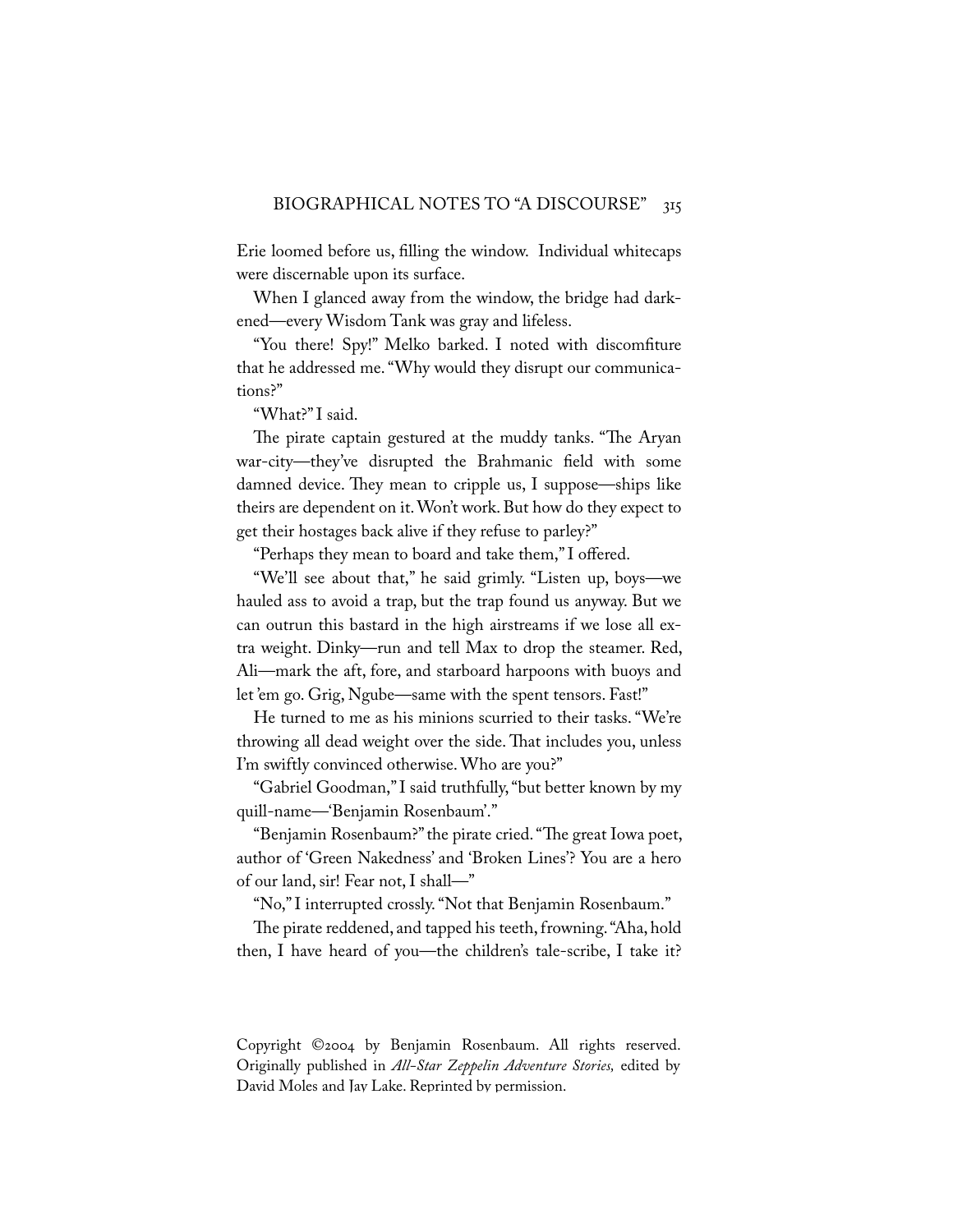'Legs the Caterpillar'? I'll spare you, then, for the sake of my son Timmy, who—"

"No," I said again, through gritted teeth. "I am an author of plausible-fables, sir, not picture-books."

"Never read the stuff," said Melko. There was a great shudder, and the steel bulk of the steam generatory, billowing white clouds, fell past us. It struck the lake, raising a plume of spray that spotted the window with droplets. The forward harpoon assembly followed, trailing a red buoy on a line.

"Right then," said Melko. "Over you go."

"You spoke of Aryan hostages," I said hastily, thinking it wise now to mention the position I seemed to have accepted *de facto*, if not yet *de jure*. "Do you by any chance refer to my employer, Prem Ramasson, and his consort?"

Melko spat on the floor, causing a cabin boy to rush forward with a mop. "So you're one of those quislings who serves Hindoo royalty even as they divide up the land of your fathers, are you?" He advanced towards me menacingly.

"Outer Thule is a minor province of the Raj, sir," I said. "It is absurd to blame Ramasson for the war in Texas."

"Ready to rise, sir," came the cry.

"Rise then!" Melko ordered. "And throw this dog in the brig with its master. If we can't ransom them, we'll throw them off at the top." He glowered at me. "That will give you a nice long while to salve your conscience with making fine distinctions among Hindoos. What do you think he's doing here in our lands, if not plotting with his brothers to steal more of our gold and helium?"

I was unable to further pursue my political debate with Chippewa Melko, as his henchmen dragged me at once to cramped quarters between the inner and outer hulls. The prince lay on the single bunk, ashen and unmoving. His consort knelt at his side,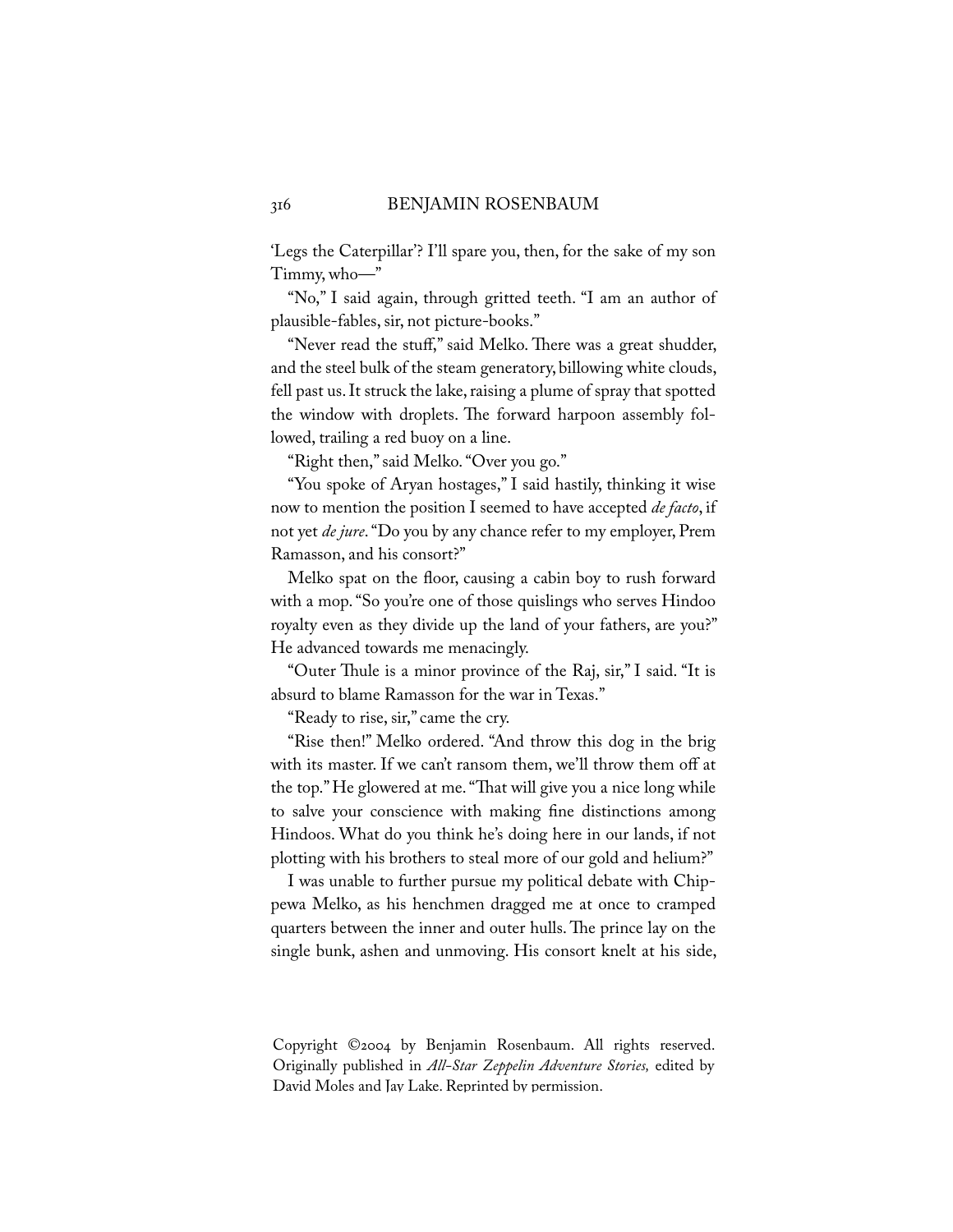weeping silently. The Wisdom Servant, deprived of its animating field, had collapsed into a tangle of reedlike protuberances.

My valise was there; I opened it and took out my inkwell. The Wisdom Ants lay within, tiny crumpled blobs of brassy metal. I put the inkwell in my pocket.

"Th ank you for trying," Sarasvati Sitasdottir said hoarsely. "Alas, luck has turned against us."

"All may not be lost," I said. "An Aryan war-city pursues the pirates, and may yet buy our ransom; although, strangely, they have damped the Brahmanic field and so cannot hear the pirates' offer of parley."

"If they were going to parley, they would have done so by now," she said dully. "They will burn the pirate from the sky. They do not know we are aboard."

"Then our bad luck comes in threes." It is an old rule of thumb, derided as superstition by professional causalists. But they, like all professionals, like to obfuscate their science, rendering it inaccessible to the layman; in truth, the old rule holds a glimmer of the workings of the third form of causality.

"A swift death is no bad luck for me," Sarasvati Sitasdottir said. "Not when he is gone." She choked a sob, and turned away.

I felt for the Raja's pulse; his blood was still beneath his amber skin. His face was turned towards the metal bulkhead; droplets of moisture there told of his last breath, not long ago. I wiped them away, and closed his eyes.

We waited, for one doom or another. I could feel the zeppelin rising swiftly; the *Hiawatha* was unheated, and the air turned cold. The princess did not speak.

My mind turned again to the fable I had been commissioned to write, the materialist shadow-history of a world without zeppelins.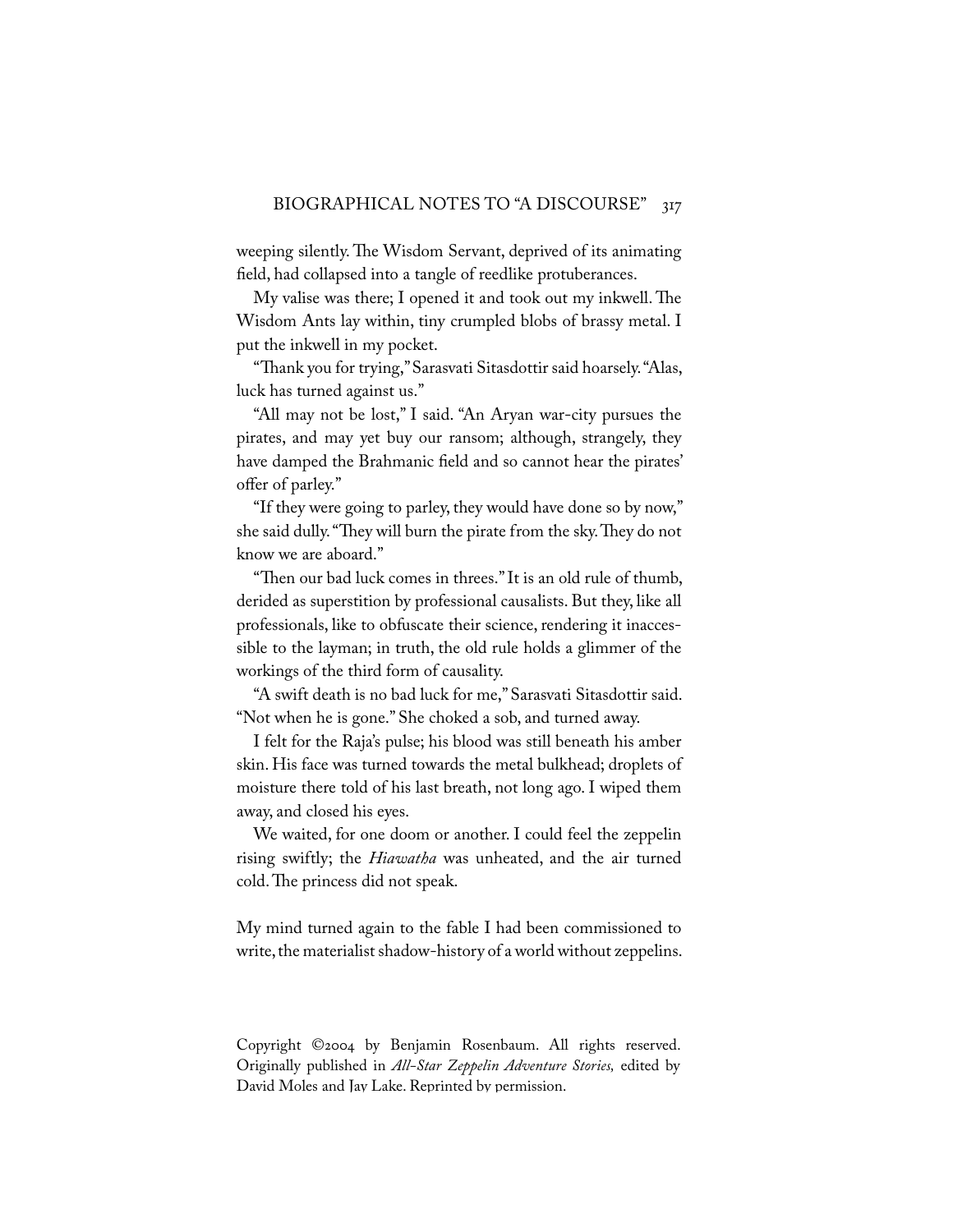If by some unlikely chance I should live to finish it, I resolved to make do without the extravagant perils, ironic coincidences, sudden bursts of insight, death-defying escapades and beautiful villainesses that litter our genre and cheapen its high philosophical concerns. Why must every protagonist be doomed, daring, lonely, and overly proud? No, my philosopher-hero would enjoy precisely those goods of which I was deprived—a happy family, a secure situation, a prosperous and powerful nation, a conciliatory nature; above all, an absence of immediate physical peril. Of course, there must be conflict, worry, sorrow-but, I vowed, of a rich and subtle kind!

I wondered how my hero would view the chain of events in which I was embroiled. With derision? With compassion? I loved him, after a fashion, for he was my creation. How would he regard me?

If only the first and simplest form of causality had earned his allegiance, he would not be placated by such easy saws as "bad things come in threes." An assassin, *and* a pirate, *and* an uncommunicative war-city, he would ask? All within the space of an hour?

Would he simply accept the absurd and improbable results of living within a blind and random machine? Yet his society could not have advanced far, mired in such fatalism!

Would he not doggedly seek meaning, despite the limitations of his framework?

What if our bad luck were no coincidence at all, he would ask. What if all three misfortunes had a single, linear, proximate cause, intelligible to reason?

"My lady," I said, "I do not wish to cause you further pain. Yet I find I must speak. I saw the face of the prince's killer—it was a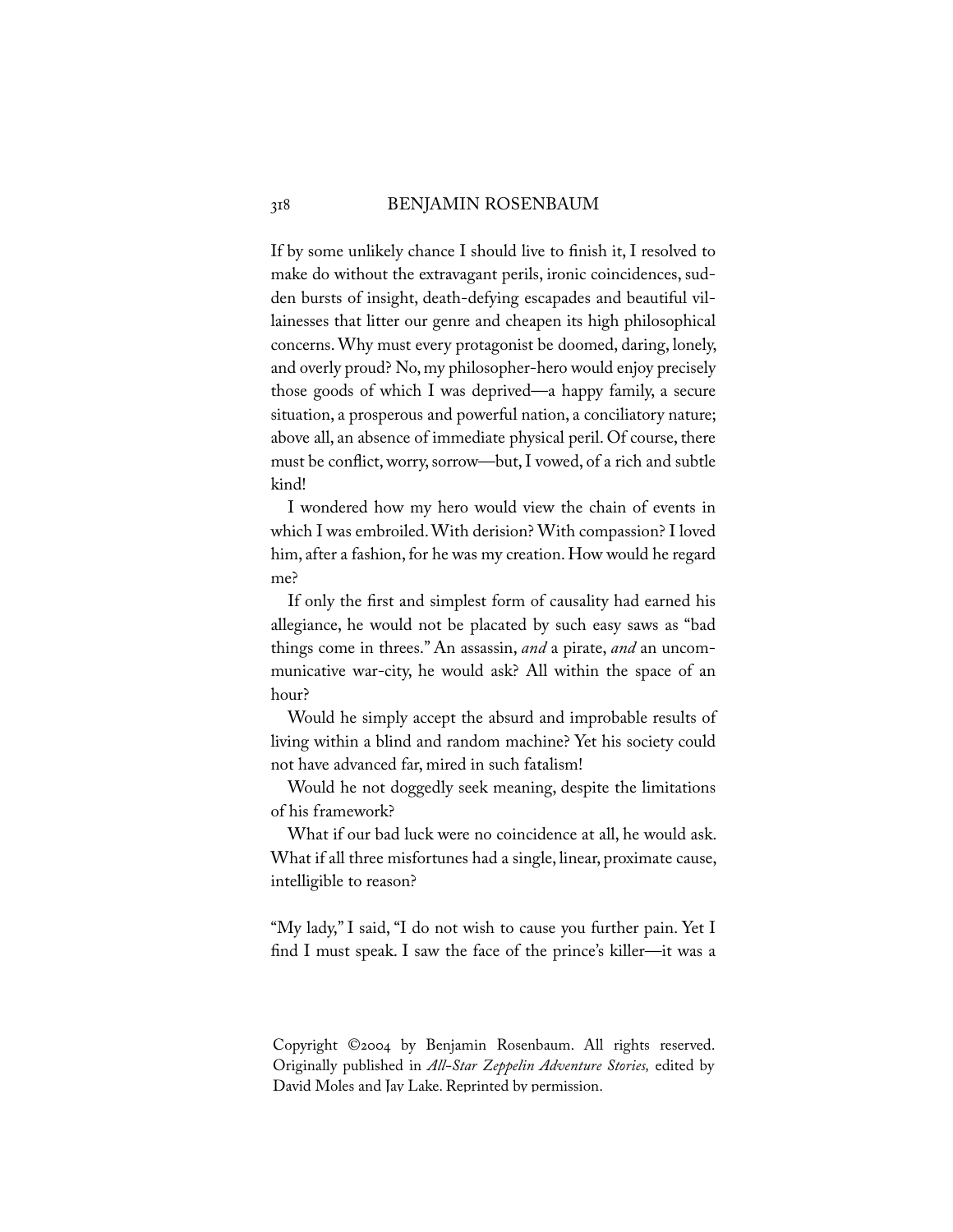young woman's face, in lineament much like your own."

"Shakuntala!" the princess cried. "My sister! No! It cannot be! She would never do this—" she curled her hands into fists. "No!"

"And yet," I said gently, "it seems you regard the assertion as not utterly implausible."

"She is banished," Sarasvati Sitasdottir said. "She has gone over to the Thanes—the Nordic Liberation Army—the anarchogynarchist insurgents in our land. It is like her to seek danger and glory. But she would not kill Prem! She loved him before I!"

To that, I could find no response. The Hiawatha shuddered around us—some battle had been joined. We heard shouts and running footsteps.

Sarasvati, the prince, the pirates—any of them would have had a thousand gods to pray to, convenient gods for any occasion. Such solace I could sorely have used. But I was raised a Karaite. We acknowledge only one God, austere and magnificent; the One God of All Things, attended by His angels and His consort, the Queen of Heaven. The only way to speak to Him, we are taught, is in His Holy Temple; and it lies in ruins these two thousand years. In times like these, we are told to meditate on the contrast between His imperturbable magnificence and our own abandoned and abject vulnerability, and to be certain that He watches us with immeasurable compassion, though He will not act. I have never found this much comfort.

Instead, I turned to the prince, curious what in his visage might have inspired the passions of the two sisters.

On the bulkhead just before his lips—where, before, I had wiped away the sign of his last breath—a tracery of condensation stood.

Was this some effluvium issued by the organs of a decaying corpse? I bent, and delicately sniffed—detecting no corruption.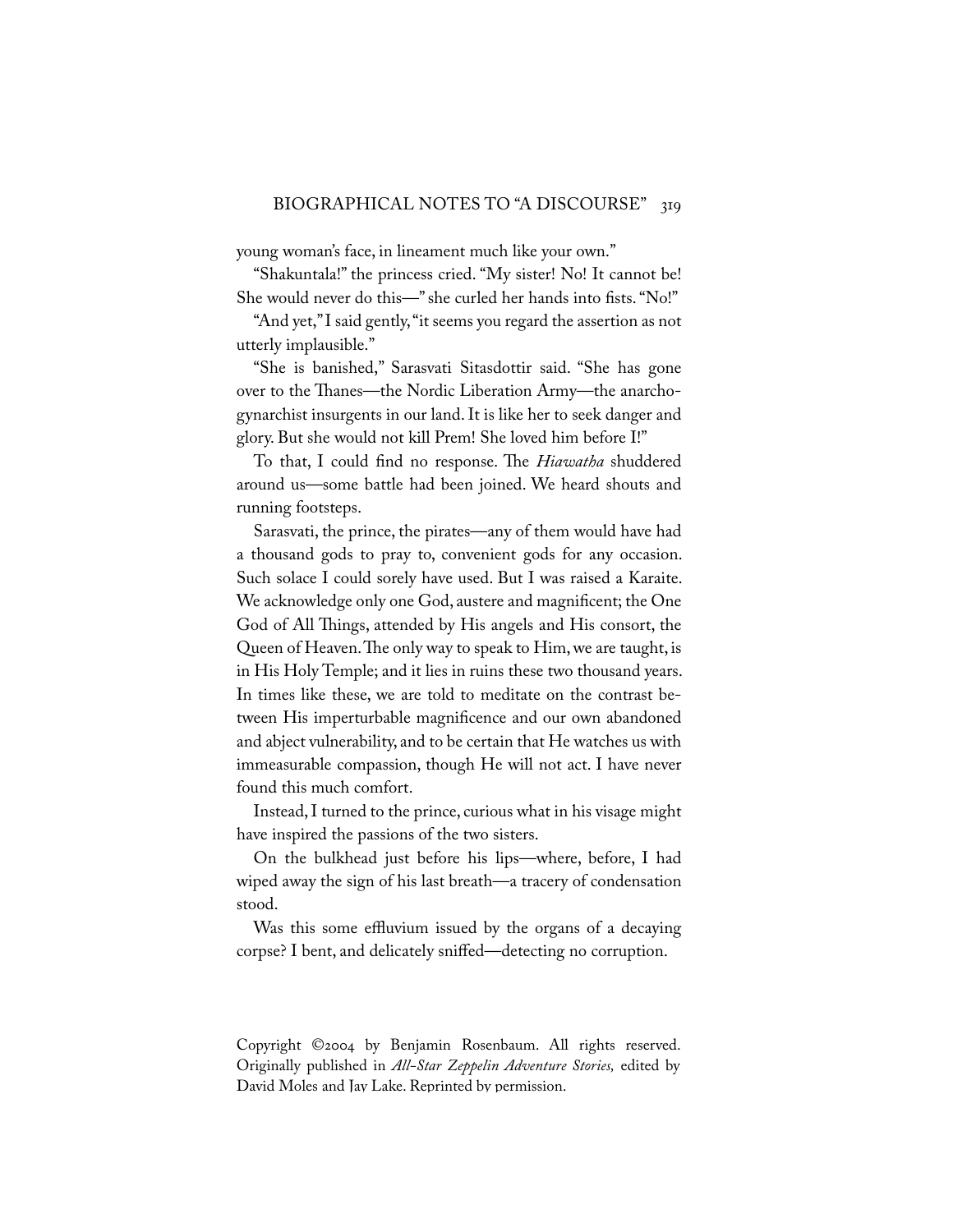"My lady," I said, indicating the droplets on the cool metal, "he lives."

"What?" the princess cried. "But how?"

"A diguanidinium compound produced by certain marine dinoflagellates," I said, "can induce a deathlike coma, in which the subject breathes but thrice an hour; the heartbeat is similarly undetectable."

Delicately, she felt his face. "Can he hear us?"

"Perhaps."

"Why would she do this?"

"The body would be rushed back to Thule, would it not? Perhaps the revolutionaries meant to steal it and revive him as a hostage?"

A tremendous thunderclap shook the *Hiawatha MacCool*, and I noticed we were listing to one side. There was a commotion in the gangway; then Chippewa Melko entered. Several guards stood behind him.

"Damned tenacious," he spat. "If they want you so badly, why won't they parley? We're still out of range of the war-city itself and its big guns, thank Buddha, Thor, and Darwin. We burned one of their launches, at the cost of many of my men. But the other launch is gaining."

"Perhaps they don't know the hostages are aboard?" I asked.

"Then why pursue me this distance? I'm no fool—I know what it costs them to detour that monster. They don't do it for sport, and I don't flatter myself I'm worth that much to them. No, it's you they want. So they can have you—I've no more stomach for this chase." He gestured at the prince with his chin. "Is he dead?"

"No," I said.

"Doesn't look well. No matter—come along. I'm putting you all in a launch with a flag of parley on it. Their war-boat will have to stop for you, and that will give us the time we need."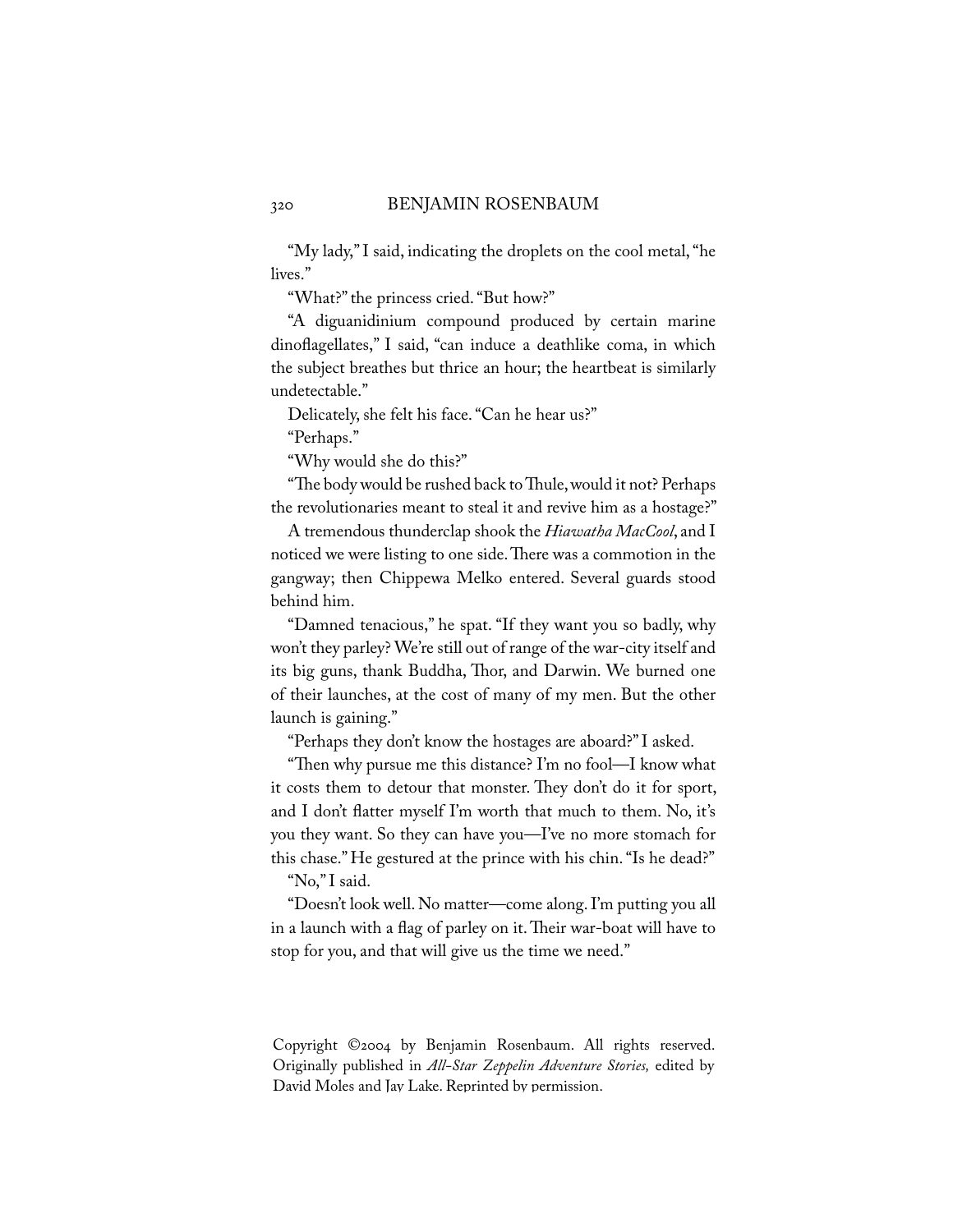So it was that we found ourselves in the freezing, cramped bay of a pirate longboat. Three of Melko's crewmen accompanied us—one at the controls, the other two clinging to the longboat's sides. Sarasvati and I huddled on the aluminum deck beside the pilot, the prince's body held between us. All three of Melko's men had parachutes—they planned to escape as soon as we docked. Our longboat flew the white flag of parley, and—taken from the prince's luggage—the royal standard of Outermost Thule.

All the others were gazing tensely at our target—the war-city's fighter launch, which climbed toward us from below. It was almost as big as Melko's flagship. I, alone, glanced back out the open doorway as we swung away from the *Hiawatha*.

So only I saw a brightly colored glider detach itself from the *Hiawatha*'s side and swoop to follow us.

Why would Shakuntala have lingered with the pirates thus far? Once the rebels' plan to abduct the prince was foiled by Melko's arrival, why not simply abandon it and await a fairer chance?

Unless the intent was not to abduct—but to protect.

"My lady," I said in my halting middle-school Sanskrit, "your sister is here."

Sarasvati gasped, following my gaze.

"Madam—your husband was aiding the rebels."

"How dare you?" she hissed in the same tongue, much more fluently.

"It is the only—" I struggled for the Sanskrit word for 'hypothesis', then abandoned the attempt, leaning over to whisper in English. "Why else did the pirates and the war-city arrive together? Consider: the prince's collusion with the Thanes was discovered by the Aryan Raj. But to try him for treason would provoke great scandal and stir sympathy for the insurgents. Instead, they made sure rumor of a valuable hostage reached Melko. With the prince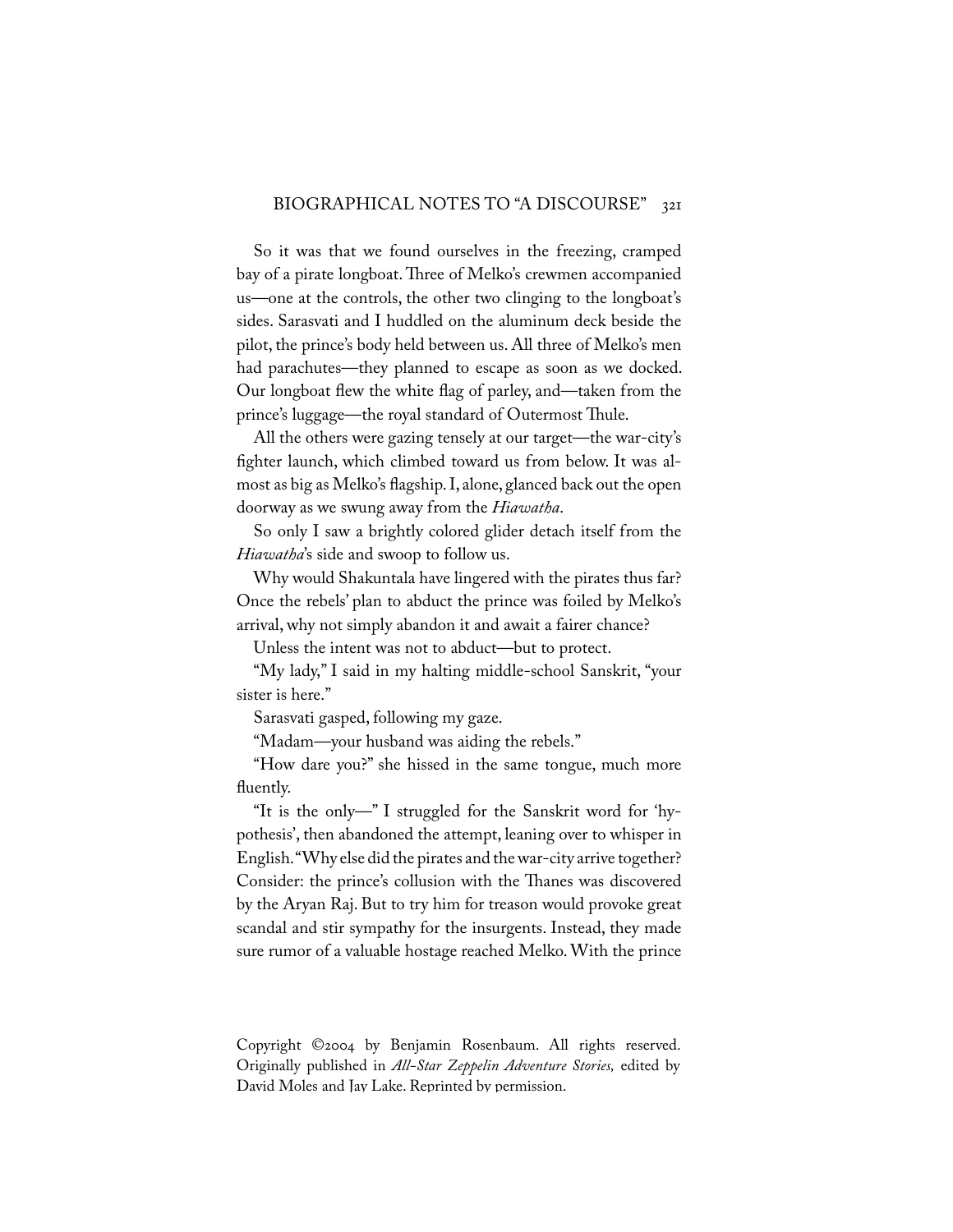in the hands of the pirates, his death would simply be a regrettable calamity."

Her eyes widened. "Those monsters!" she hissed.

"Your sister aimed to save him, but Melko arrived too soon before news of the prince's death could discourage his brigandy. My lady, I fear that if we reach that launch, they will discover that the Prince lives. Then some accident will befall us all."

There were shouts from outside. Melko's crewmen drew their needlethrowers and fired at the advancing glider.

With a shriek, Sarasvati flung herself upon the pilot, knocking the controls from his hands.

The longboat lurched sickeningly.

I gained my feet, then fell against the prince. I saw a flash of orange and gold—the glider, swooping by us.

I struggled to stand. The pilot drew his cutlass. He seized Sarasvati by the hair and spun her away from the controls.

Just then, one of the men clinging to the outside, pricked by Shakuntala's needle, fell. His tether caught him, and the floor jerked beneath us.

The pilot staggered back. Sarasvati Sitasdottir punched him in the throat. They stumbled towards the door.

I started forward. The other pirate on the outside fell, untethered, and the longboat lurched again. Unbalanced, our craft drove in a tight circle, listing dangerously.

Sarasvati fought with uncommon ferocity, forcing the pirate towards the open hatch. Fearing they would both tumble through, I seized the controls.

Regrettably, I knew nothing of flying airship-longboats, whose controls, it happens, are of a remarkably poor design.

One would imagine that the principal steering element could be moved in the direction that one wishes the craft to go; instead,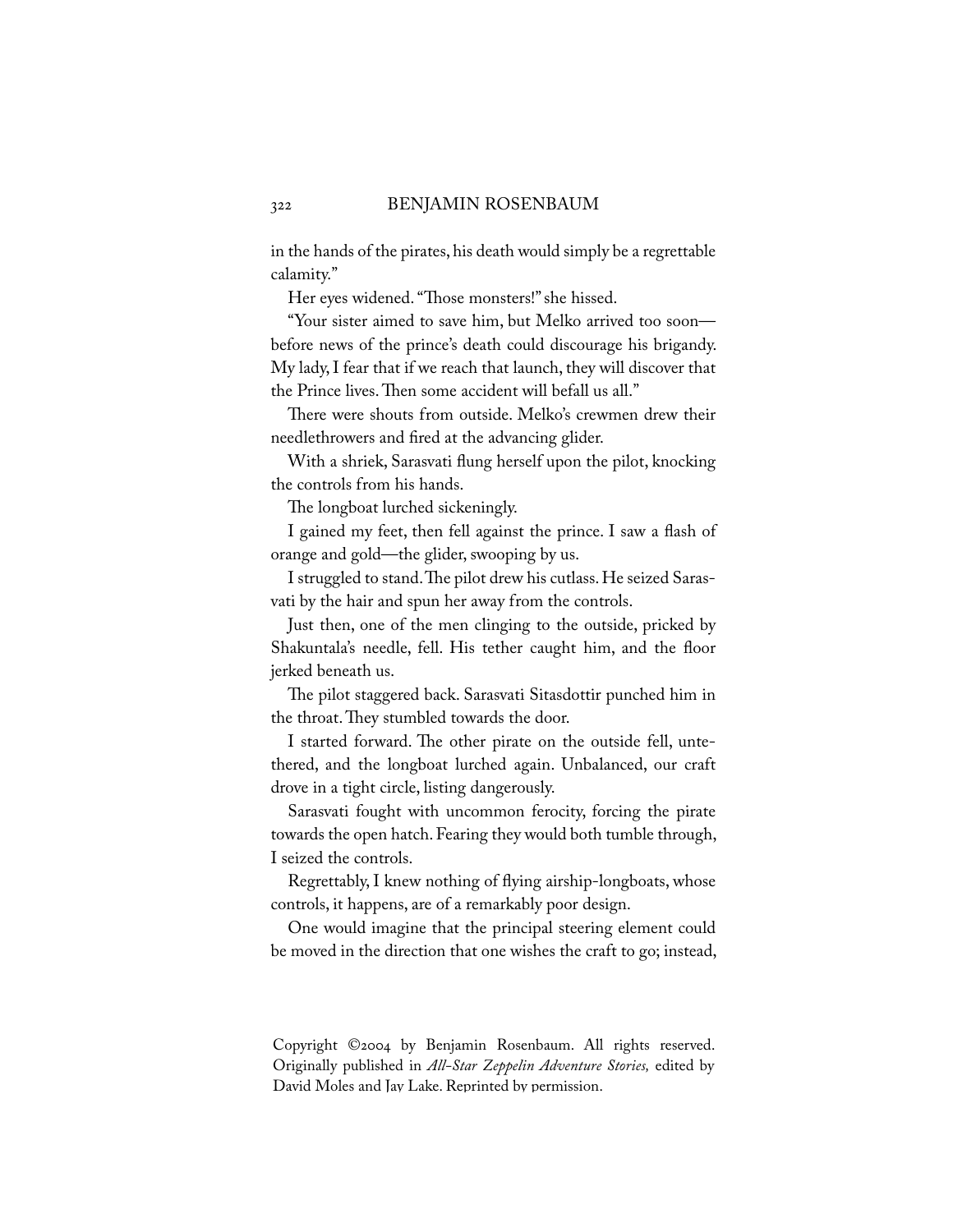just the opposite is the case. Then, too, one would expect these brawny and unrefined air-men to use controls lending themselves to rough usage; instead, it seems an exceedingly fine hand is required.

Thus, rather than steadying the craft, I achieved the opposite.

Not only were Sarasvati and the pilot flung out the cabin door, but I myself was thrown through it, just managing to catch with both hands a metal protuberance in the hatchway's base. My feet swung freely over the void.

I looked up in time to see the Raja's limp body come sliding towards me like a missile.

I fear that I hesitated too long in deciding whether to dodge or catch my almost-employer. At the last minute courage won out, and I flung one arm around his chest as he struck me.

This dislodged my grip, and the two of us fell from the airship. In an extremity of terror, I let go the prince, and clawed wildly at nothing.

I slammed into the body of the pirate who hung, poisoned by Shakuntala's needle, from the airship's tether. I slid along him, and finally caught myself at his feet.

As I clung there, shaking miserably, I watched Prem Ramasson tumble through the air, and I cursed myself for having caused the very tragedies I had endeavored to avoid, like a figure in an Athenian tragedy. But such tragedies proceed from some essential flaw in their heroes—some illustrative hubris, some damning vice. Searching my own character and actions, I could find only that I had endeavored to make do, as well as I could, in situations for which I was ill-prepared. Is that not the fate of any of us, confronting life and its vagaries?

Was my tale, then, an absurd and tragic farce? Was its lesson one merely of ignominy and despair?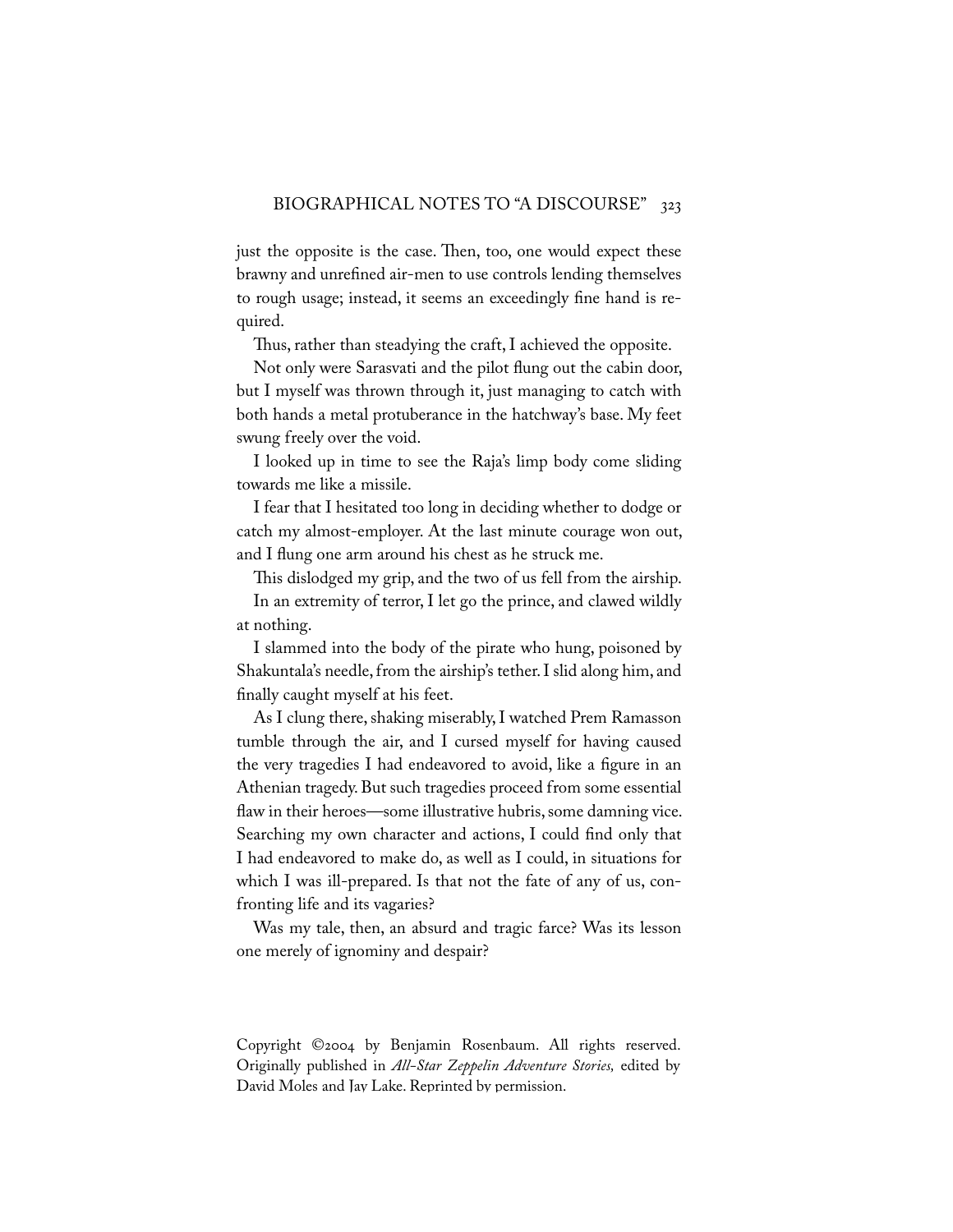Or perhaps—as my shadow-protagonist might imagine—there was no tale, no teller—perhaps the dramatic and sensational events I had endured were part of no story at all, but brute and silent facts of Matter.

From above, Shakuntala Sitasdottir dove in her glider. It was folded like a spear, and she swept past the prince in seconds. Nimbly, she flung open the glider's wings, sweeping up to the falling Raja, and rolling the glider, took him into her embrace.

Thus encumbered—she must have secured him somehow—she dove again (chasing her sister, I imagine) and disappeared in a bank of cloud.

A flock of brass-colored Wisdom Gulls, arriving from the Aryan war-city, flew around the pirates' launch. They entered its empty cabin, glanced at me and the poisoned pirate to whom I clung, and departed.

I climbed up the body to sit upon its shoulders, a much more comfortable position. There, clinging to the tether and shivering, I rested.

The *Hiawatha MacCool*, black smoke guttering from one side of her, climbed higher and higher into the sky, pursued by the Aryan war-boat. The sun was setting, limning the clouds with gold and pink and violet. The war-city, terrible and glorious, sailed slowly by, under my feet, its shadow an island of darkness in the sunset's gold-glitter, on the waters of the lake beneath.

Some distance to the east, where the sky was already darkening to a rich cobalt, the Aryan war-boat which Melko had successfully struck was bathed in white fire. After a while, the inner hull must have been breached, for the fire went out, extinguished by escaping helium, and the zeppelin plummeted.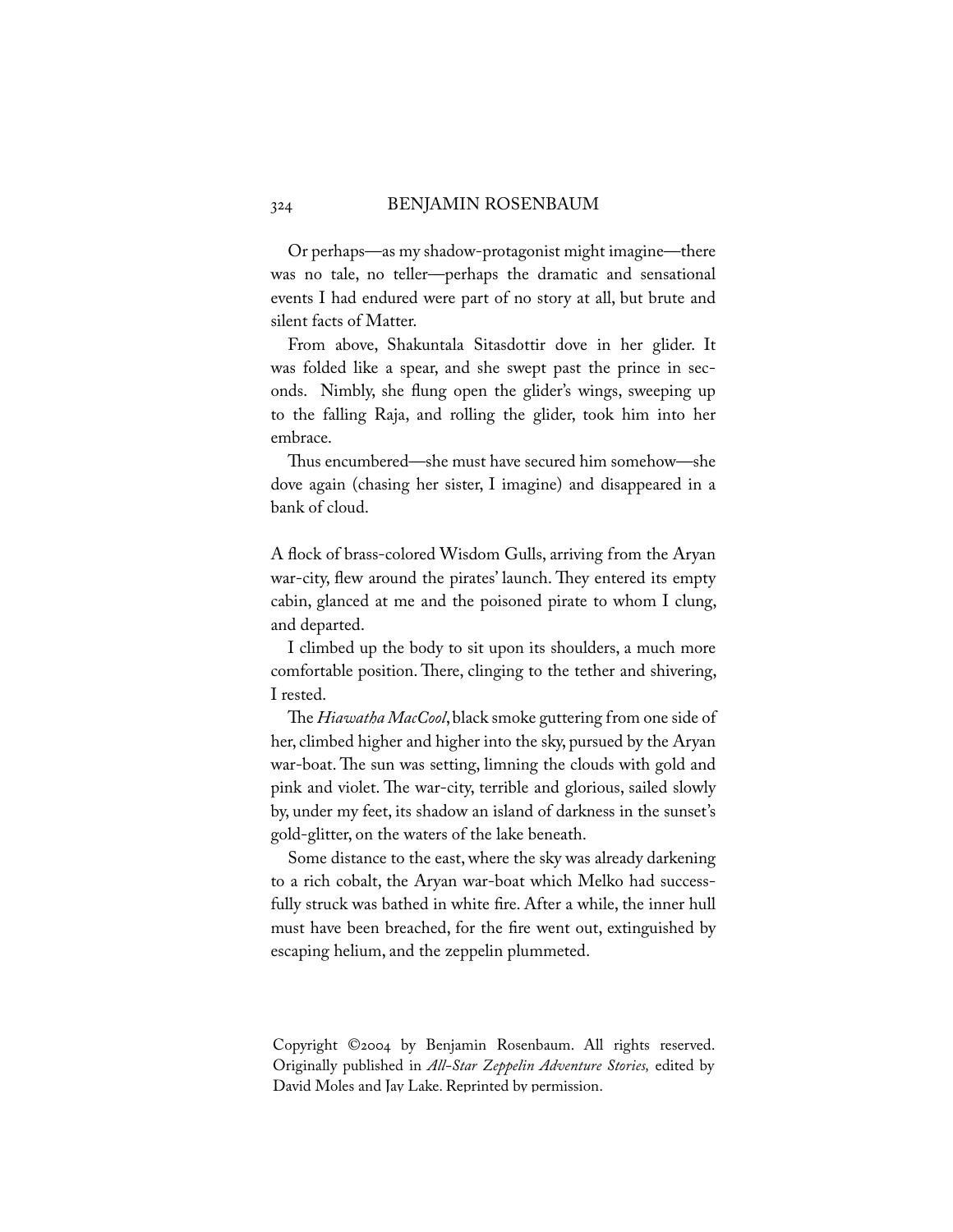Above me, the propeller hummed, driving my launch in the same small circle again and again.

I hoped that I had saved the prince after all. I hoped Shakuntala had saved her sister, and that the three of them would find refuge with the Thanes.

My shadow-protagonist had given me a gift; it was the logic of his world that had led me to discover the war-city's threat. Did this mean his philosophy was the correct one?

Yet the events that followed were so dramatic and contrived precisely as if I inhabited a pulp romance. Perhaps he was writing my story, as I wrote his; perhaps, with the comfortable life I had given him, he longed to lose himself in uncomfortable escapades of this sort. In that case, we both of us lived in a world designed, a world of story, full of meaning.

But perhaps I had framed the question wrong. Perhaps the division between Mind and Matter is itself illusory; perhaps Randomness, Pattern, and Plan are all but stories we tell about the inchoate and unknowable world which fills the darkness beyond the thin circle illumed by reason's light. Perhaps it is foolish to ask if I or the protagonist of my world-without-zeppelins story is the more real. Each of us is flesh, a buzzing swarm of atoms; yet each of us also a tale contained in the pages of the other's notebook. We are bodies. But we are also the stories we tell about each other. Perhaps not knowing is enough.

Maybe it is not a matter of discovering the correct philosophy. Maybe the desire that burns behind this question is the desire to be real. And which is more real—a clod of dirt unnoticed at your feet, or a hero in a legend?

And maybe behind the desire to be real is simply wanting to be known.

To be held.